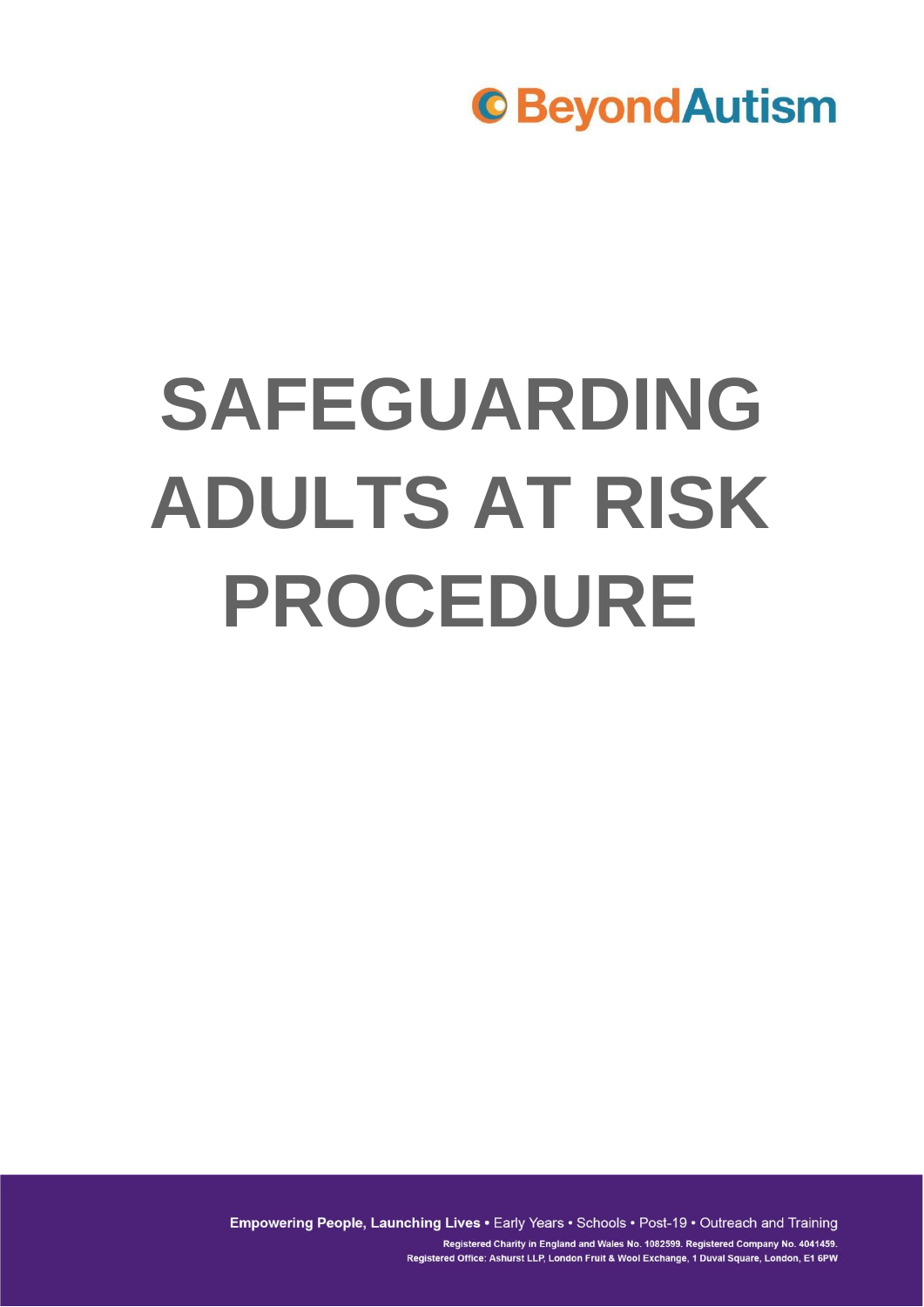### **Adult at Risk Safeguarding Procedure**

#### **Introduction**

#### **Purpose of the procedure**

The purpose of this procedure is to provide a framework for all staff and volunteers within BeyondAutism. It should be used in conjunction with the Adult at Risk Safeguarding Policy, to prevent and reduce the risk of abuse to all adults who use Beyond Autism's services or come into contact with staff or volunteers. The procedure details the steps the individuals and key people are expected to take.

#### **Legal requirements**

These are detailed in the policy.

#### **Areas of responsibility**

- **Everyone's responsibility:** safeguarding and protecting adults who use BeyondAutism's services from abuse and neglect is the responsibility of all staff, volunteers, governors and trustees who work for, or represent, BeyondAutism. This includes a responsibility to ensure they are informed and trained to an appropriate level. It has become accepted terminology to refer to the person who initially raises the concern as **the alerter**. This can be anyone.
- All staff, volunteers, Governors, Advisory Board members and trustees are expected to report and discuss any concerns to either the Designated Adult Safeguarding Lead within BeyondAutism or the Chief Executive without delay. The seniority of the Designated Adult Safeguarding Lead should never be a block to anyone raising a concern.
- **At BeyondAutism the Designated Adult Safeguarding Lead is the Executive Head or Deputy Head of School for Tram House School along with Head of Service for Post-19 and Deputy Head of Post-19.** The **Designated Adult Safeguarding Lead** has lead responsibility for responding to concerns about the abuse of adults at risk. The Designated Adult Safeguarding Lead will, dependent on the level of seriousness of the concern, brief the Chair of Governors/Chair of Advisory Board of the service and the Chief Executive. On complex or challenging safeguarding matters the Designated Adult Safeguarding Lead will consult with the Chief Executive. The Chief Executive carries the overall responsibility for all safeguarding matters within the charity as a whole.

The **Designated Adult Safeguarding Lead** also has a responsibility to publish online the Safeguarding Policy and Procedure, as well as each year informing all parents/carers that our services have a duty to contact the local authority Adult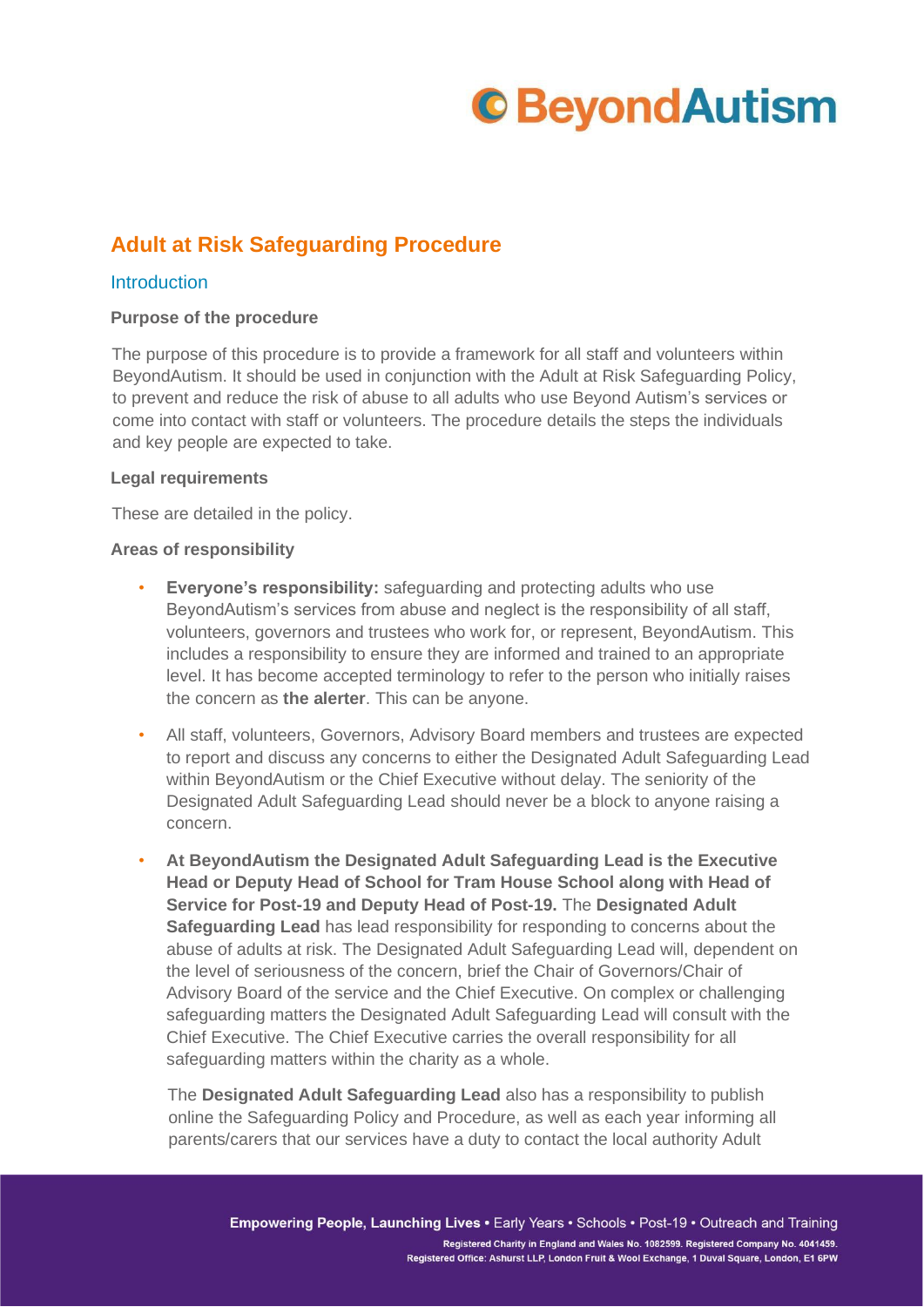Social Care department and/or the police if there are concerns that an adult may be being abused.

- The **Designated Adult Safeguarding Lead** should ensure the alleged victim is made safe, that any staff or volunteer who may have caused harm is not in contact with service users and others who may be at risk, for example, 'whistle-blowers' and to ensure that appropriate information is provided in a timely way.
- **Chief Executive** has overall responsibility for all safeguarding matters. He/she will also be required to offer consultation to the Designated Adult Safeguarding Lead on any matters which are seen as complex or challenging. The Chief Executive will always brief the Chair of Trustees/Chair of Advisory Board, dependent on the level of seriousness of the concern.

The Designated Adult Safeguarding Lead and Chief Executive have lead responsibility for ensuring all appropriate actions have been taken and for providing staff, volunteers, governors, advisory board members and trustees with the guidance required. The only occasion when one of them should not be informed of a concern is if they are themselves implicated in abuse; in such circumstances staff will always go to the other above named senior member of staff.

- BeyondAutism has a responsibility to make sure that their staff are fit to work with adults at risk. In particular, we should make sure:
	- Safeguarding Adults is taken into account in all appropriate HR strategies, systems, policies and procedures.
	- National safe recruitment and employment practices are adhered to, including the DBS.
	- Staff and volunteers in contact with adults at risk have regular supervision and support to help them identify and respond to possible abuse and neglect.

### **A safe school/ college culture:**

#### 1. Recruitment

When BeyondAutism appoints new staff there are several checks made which aim to prevent unsuitable people from working with our children. These include:

- We ask to see proof of identity by looking at an original birth certificate, driving licence or passport.
- Where relevant, we seek proof of professional qualifications by asking to see the original certificate or diploma.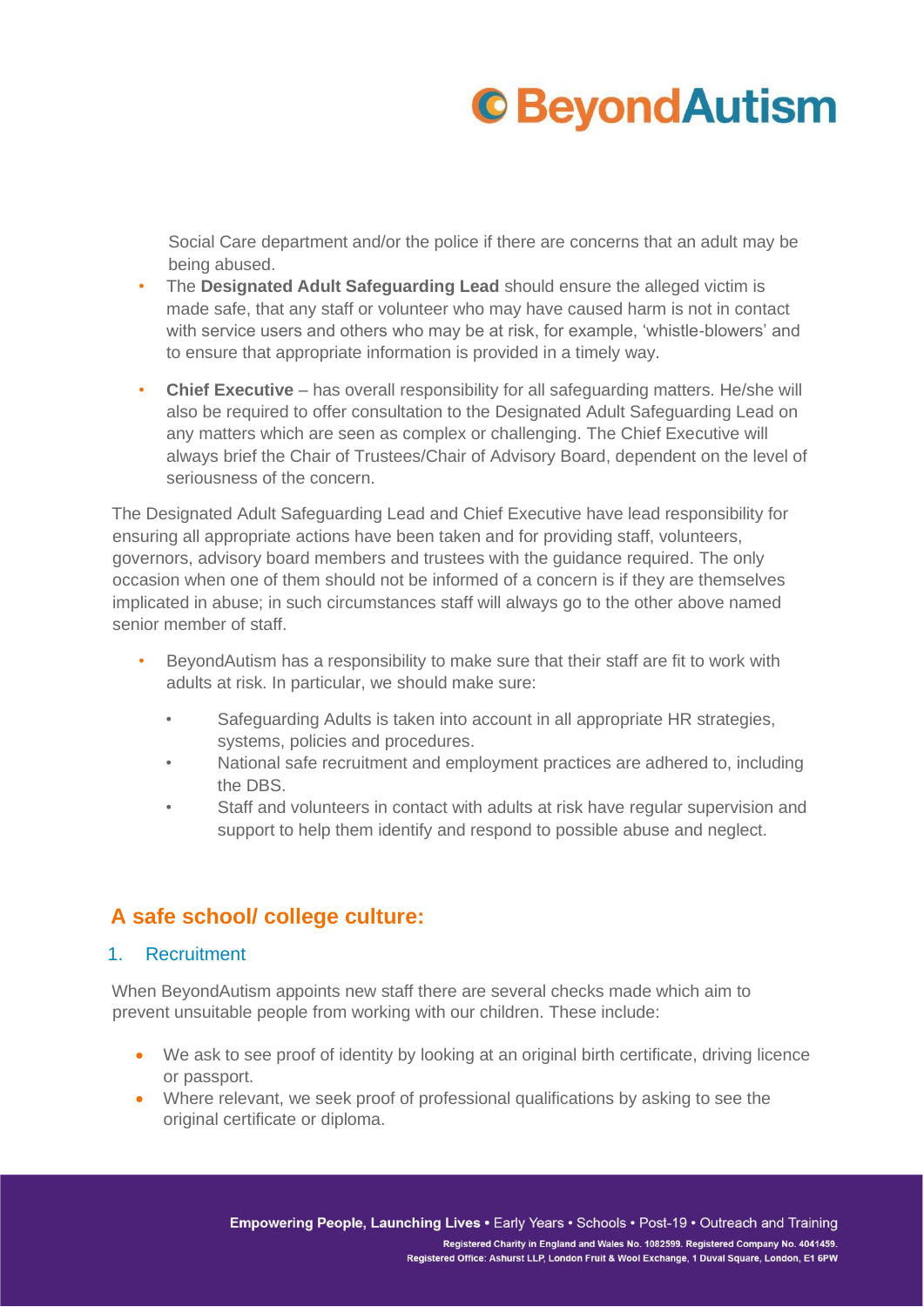- References are taken up before interview; we require the names of two referees that we contact. We obtain two written references one of which must be from the current or most recent employer.
- In principle, no member of staff (whether paid or unpaid) in regulated activity at BeyondAutism Schools or in BeyondAutism will be permitted to start work until an enhanced DBS check has been undertaken. We accept that it is legally permissible for staff to commence work whilst waiting for an enhanced DBS to be completed so long as a Barred List check has been and will in exceptional circumstances permit this to happen with a full risk assessment agreed with the employee.
- Newly appointed qualified teachers will not be permitted to commence in post until we have checked that they are not prohibited from teaching by the NCTL. This includes staff who were previously working as qualified teachers.
- All staff of BeyondAutism undertake regulated activity. This means that the barred list is automatically checked as part of the Enhanced DBS check and any directions under s.128 of the Education and Skills Act 2008 barring individuals from taking part in the management of an independent school will also be disclosed via this route.
- Staff working in early years (children in nursery or Reception) or providing wraparound care to under-8s are required to declare that they are not disqualified, or disqualified by association, from working with children in Early Years or Childcare settings. Because staff could be asked to work across all age groups within the school we check everyone for barring by association
- Enhanced DBS checks are obtained for all Trustees and Governors of BeyondAutism, the proprietor of BeyondAutism Schools as they are deemed to be in regulated activity. This means that the barred list is automatically checked as part of the Enhanced DBS check and any directions under s.128 of the Education and Skills Act 2008 barring individuals from taking part in the management of an independent school will also be disclosed via this route. People who are the subject of a Section 128 order are disqualified from being governors.
- Additional checks are carried out on the Chair of Trustees in accordance with regulation 20 of The Education (Independent School Standards) Regulations 2014.
- We also have a legal duty to make a referral to the DBS under specific circumstances, and we believe a person has caused harm or poses a future risk of harm to vulnerable groups, including children.

#### 2. Training of staff

All members of staff (including teaching and non-teaching) receive training on safeguarding, including the arrangements in the school and the London multi-agency procedures. The training includes basic concepts safeguarding including adult safeguarding and mental capacity act; recognition and handling a disclosure, which may or may not be verbal. Training will also include the behaviour policy and procedures for vulnerable adults missing education as well as the staff code of conduct and this safeguarding policy.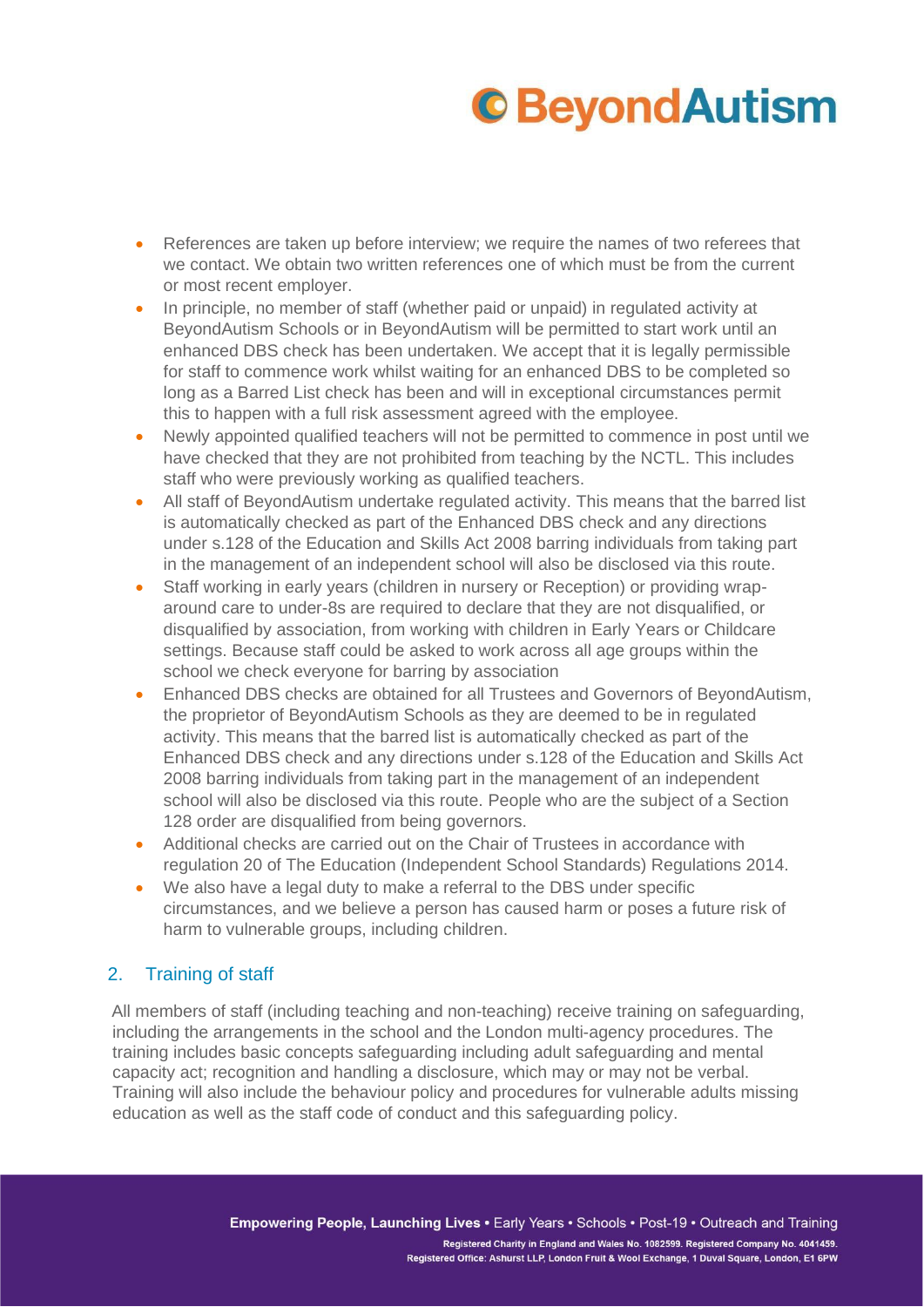Safeguarding Training is delivered as part of the induction programme and as a refresher every year to **all staff, including DSLs and DSPs.** (This includes identifying the DSPs and DSLs)

Additional training sessions are delivered by an external consultant to cover specific safeguarding topics annually. These topics can include but are not limited to:

• Prevent Duty, FGM and Ethnic Diversity

### **Procedure Details**

The procedures detailed here are mandatory and must be followed. The flow charts that accompany these procedures constitute the basic outline of the process that needs to be considered; each box on the flow chart has a related paragraph in these procedures. Procedures cannot predict every set of circumstances, and if any member of staff/volunteer is dealing with a safeguarding matter, then they should raise concerns without delay, seek support through supervision and debrief with a senior manager at each stage of the process.

This procedure also aims to make sure that each adult at risk maintains:

- Choice and control
- Safety
- Health
- Quality of life
- Dignity and respect

### **Responding to Concerns that an Adult may be Being Abused or Neglected**

Also refer to flow chart Appendix 6.

#### Recognition of Signs and Indicators of Abuse

Recognition of the signs and indicators of abuse poses considerable challenges for most professional staff who work with adults and who do not deal with protection and safeguarding issues on a day-to-day basis. This is, in part because the notion of adults being at risk of abuse or neglect is one which is relatively new to our society in comparison to the longer term acceptance of concerns of abuse for children and the now well established systems in place. Identifying abuse of adults with disabilities who may also present with a range of behaviours that challenge is not straightforward. It is crucial to effective safeguarding that all staff and volunteers are able to recognise signs and indicators of abuse and this requires acceptance that adults with autism are more likely to be abused than adults without disabilities.

Appendix 1 offers a range of indicators and signs of abuse as well as examining some of the potential blocks to recognition and factors which can inhibit the taking of appropriate steps.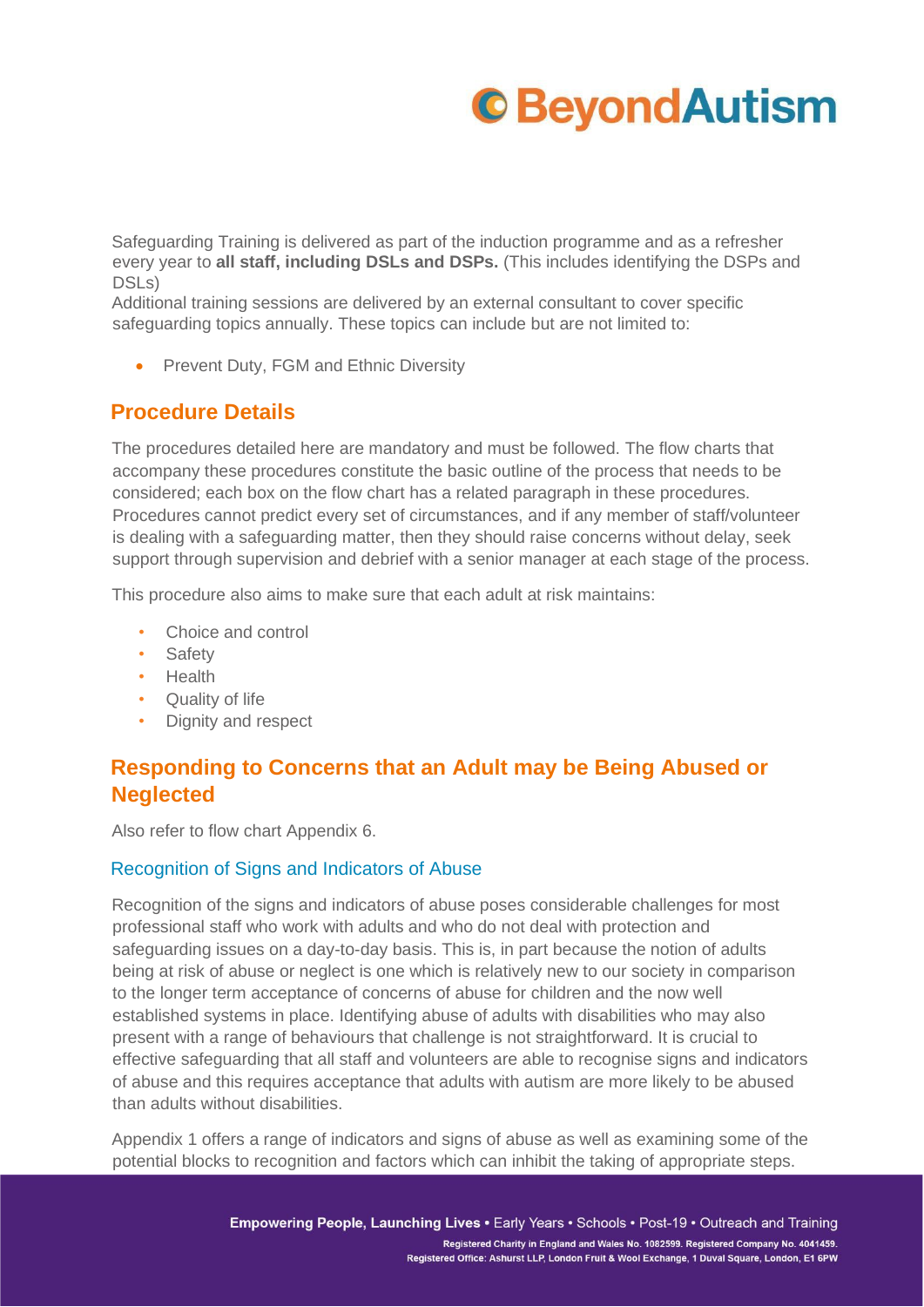All staff are trained in safeguarding issues that can put vulnerable adults at risk of harm. Behaviours linked to issues such as drug taking and or alcohol misuse, deliberately missing education and consensual and non-consensual sharing of nudes and semi-nudes images and/or videos can be signs that vulnerable adults are at risk. If the member of staff or volunteer believes that an adult is at immediate risk of harm or abuse, they will take immediate and reasonable steps to protect the adult. However, such situations are very rare and in most circumstances, staff will raise a concern following the process below.

#### Raising a Concern

Staff will raise a concern by verbally reporting directly to their Designated Adult Safeguarding Lead (or in their absence a DASP) they will then complete an Incident Report on CPOMS. If the member of staff cannot locate the Designated Adult Safeguarding Lead to verbally report the concern, this should not delay the completion of a CPOMS report. As part of the concern raised, staff will make a detailed written account of what they have seen, observed or heard and ensure that this is factual and recorded accurately on CPOMS. CPOMS is configured to ensure that the relevant staff are alerted to the concerns. The member of staff or volunteer who noted and raised the concern is known as the alerter; if the matter is serious, adult social care or the police may wish to speak to the alerter at some point.

#### Supporting the Adult at Risk

The adult about whom there is a concern should be supported in a way which does not jeopardise any investigation or criminal prosecution. This means that staff should not ask leading questions, become emotionally involved in the situation or share their personal opinions or reactions about what has occurred. Decisions about how this will be achieved will be taken at the multi-agency strategy meeting informed by what the adult is saying they need and what would be acceptable to them.

### **Recording**

The keeping of accurate and prompt recording is fundamental to effective safeguarding and all staff and volunteers have a responsibility to ensure all concerns are recorded appropriately. This requires those who raise concerns to make a written record within **two hours** of raising any concerns.

This record of raising a concern should include:

Who they have concerns about (name of adult at risk/ student)

- In the view of the staff member does the adult at risk have the capacity to understand the concerns and that they may have been abused.
- What has been shared with the adult at risk about the concerns and what response have they made.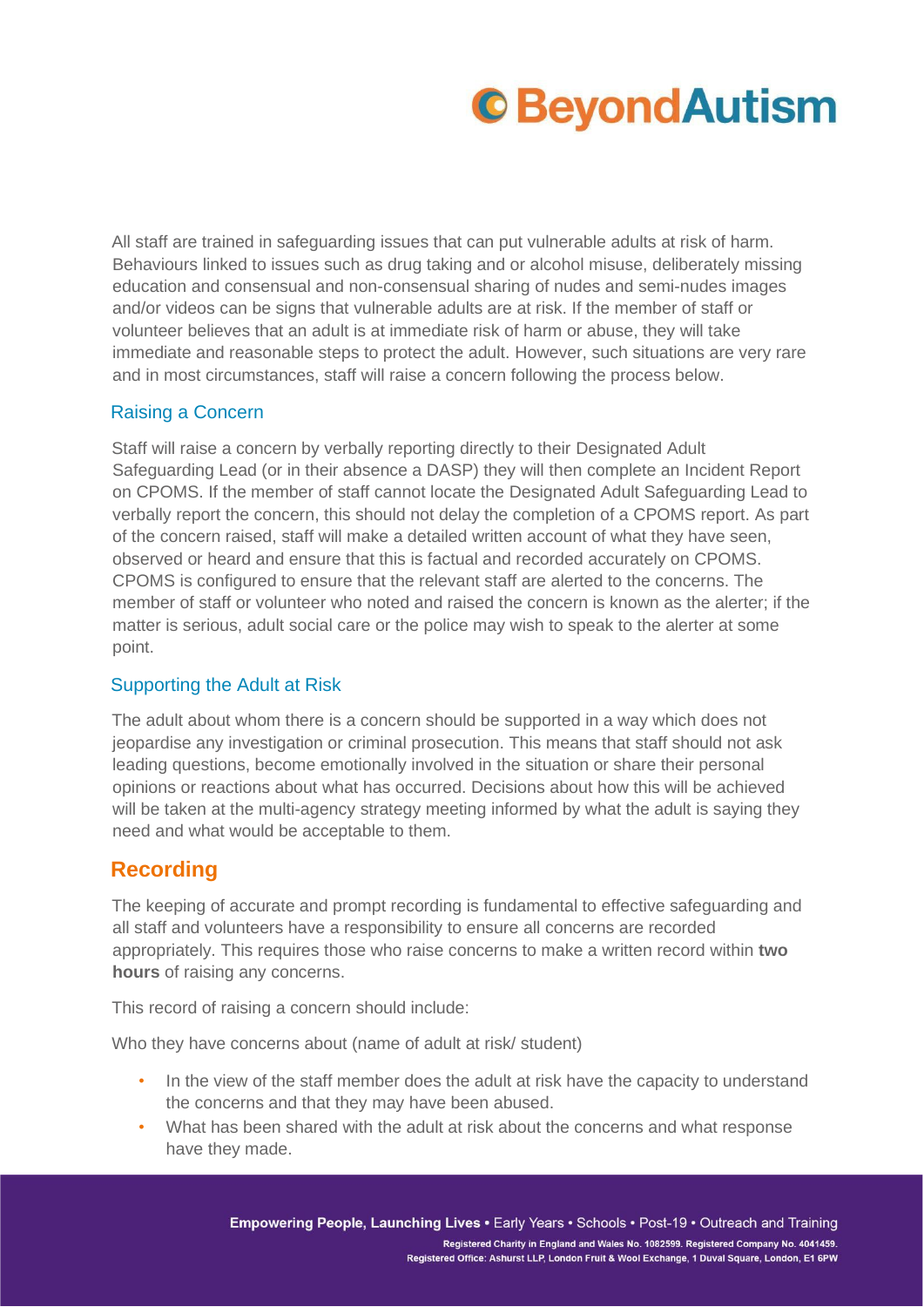- If the adult at risk has capacity to understand the involvement of other agencies what have they said about this.
- Date and time they are making the record.
- Date and time the incident occurred (if this is known).
- What was observed, heard or noted that led to the concern being raised providing an accurate account.
- Source of information (if the concern was not directly observed i.e. a parent informs a member of staff that he/ she has seen abuse indicators).
- Behavioural observations (noting that this is one of the most likely ways in which a member of staff is likely to note concerns).
- If an adult at risk has made an allegation, then there should be written documentation stating the facts based on exactly what the adult said.
- Which senior manager within BeyondAutism has been reported to (in line with these procedures) and what initial actions were agreed.
- This record will be automatically signed and time/dated by the person making the recording and the designated person in the school/Post-19 or recorded using their own assigned CPOMS log in.

When reporting a concern to the local authority, the Designated Adult Safeguarding Lead in conjunction with the service's DSL's and External Safeguarding team will inform the local authority that a written record of the concern is available and will e-mail details of the concerns to the local authority. Any details in relation to the adult concerned must be communicated in a secure way in line with our Data Protection Policy.

If at any stage BeyondAutism or the local authority decide that no further action is to be taken, then the reason for this and who made the decision will be recorded.

All subsequent actions/events following the reporting of a concern should be recorded and attached to the original concern in a chronological order as should any documentation received from the local authority, police or other agencies.

### **Confidentiality and Storage of Safeguarding Concerns**

In each service the Designated Adult Safeguarding Lead has responsibility to ensure all concerns within their provision are recorded, monitored and secured. The responsibility for concerns that are not about students within the provision are recorded, monitored and secured is the responsibility of the Chief Executive.

All paper records will be kept in a locked cabinet and in a secure place within the main building and will not be taken off the site without the express written permission of the Chief Executive. Access to these records will be strictly limited on a need to know basis and controlled by the Designated Adult Safeguarding Lead and the Chief Executive. Where possible, all documents should be stored securely using CPOMS in the appropriate Document Vault.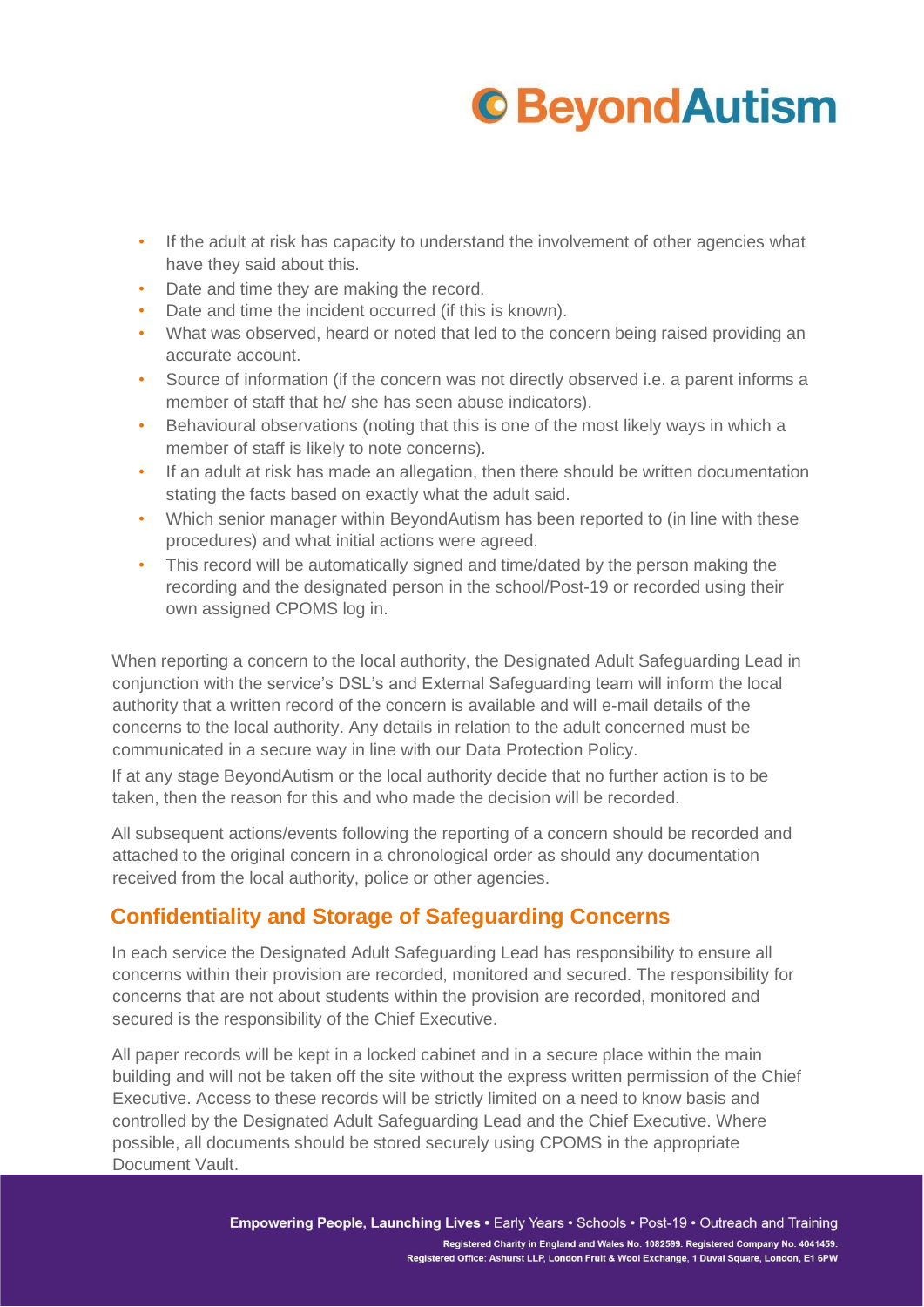Safeguarding records will be kept separately from education files/ records. If a service user transfers to another service, BeyondAutism will provide the new setting with a summary of any outstanding concerns and the names/ contact details of key professionals from other agencies who are aware of the concerns.

Adults at Risk with capacity can, should they choose, request access to anything that is recorded about them. Therefore, anyone recording safeguarding issues should consider this and ensure that records are factual, clear and where opinion is expressed, it should be recorded as such and distinguished from fact.

#### Initial Fact Finding

It is reasonable to check some basic facts prior to alerting other professionals. The Designated Adult Safeguarding Lead will always lead on initial fact finding. They may delegate specific tasks of the initial fact finding to staff unrelated to the concerns. Initial fact finding should involve checking files and recent records and clarifying basic facts with key staff including the alerter, as well as discretely asking other staff who have had recent contact with the adult to ascertain if they have any issues or concerns.

Initial fact finding should never involve asking an adult at risk to discuss the concerns or repeat a disclosure or allegation that has been made.

Initial fact finding can lead to the **Designated Adult Safeguarding Lead** deciding that there are no protection concerns that warrant a referral to Adult Social Care or the Police. In such circumstances, when no further action is being taken, then the decision needs to be recorded.

#### Concern that an adult may be at risk of significant harm by staff, volunteers, parents, carers or someone known to the adult

If the concerns and initial fact finding lead to the conclusion that an adult may have been harmed or at risk of significant harm, then the **Designated Adult Safeguarding Lead** will raise an alert to the Adult Social Care Department in the local authority area where the adult at risk lives or in the case of this being a concern about a member of staff or volunteer then Wandsworth Adult Social Care Department will be contacted (within BeyondAutism Post-19 Hammersmith Hub, this should be The London Borough of Hammersmith and Fulham).

#### Involving the Adult at Risk

It is important that, prior to making a referral to Adult Social Care or the police, timely consideration has been given to the ability of the adult at risk to understand the concerns, and whether they have an ability to give consent to concerns being raised with other agencies. It is likely that one of the first questions that the local authority is likely to ask is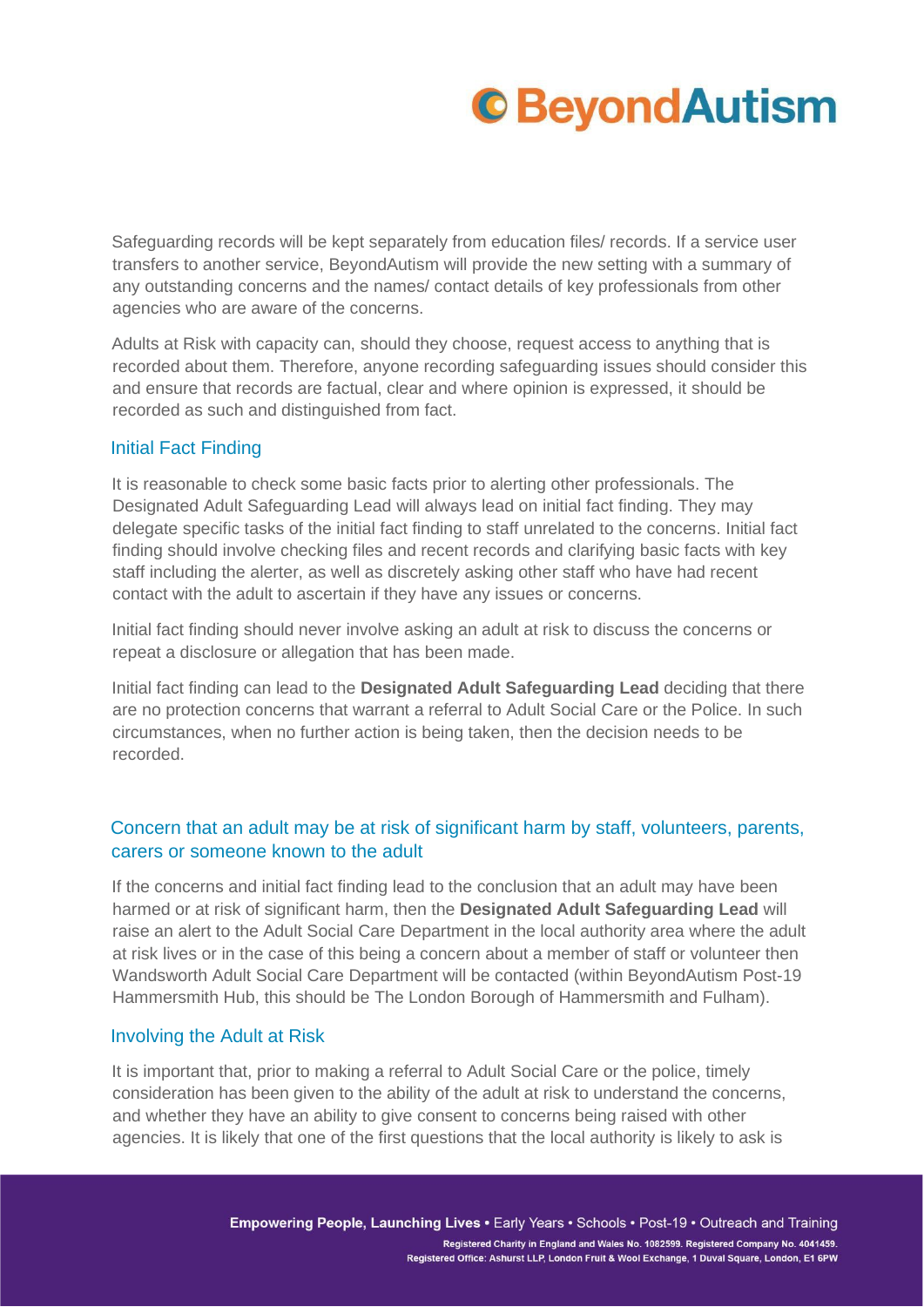'Does the adult at risk have capacity?' This refers to capacity as defined under the Mental Capacity (Amendment) Act 2019 which is explained in more detail in Appendix 2.

In brief:

It is always essential in safeguarding to consider whether the adult at risk is capable of giving informed consent. If they are, their consent should be sought prior to making a referral. This may be in relation to whether they give consent to:

- An activity that may be abusive if consent to abuse or neglect was given under duress, for example, as a result of exploitation, pressure, fear or intimidation, this apparent consent should be disregarded.
- A Safeguarding Adults investigation going ahead in response to a concern that has been raised.

Where an adult at risk, with mental capacity, has made a decision that they do not want action to be taken and there are no public interest or vital interest considerations, their wishes must be respected. This may present challenges at the school, college or in other services, if the adult also asserts they do not want their parents or carers to be informed. The person must be given information, have the opportunity to consider all the risks and fully understand the likely consequences of that decision over the short and long term. If, after discussion with the adult at risk who has mental capacity, they refuse any intervention, their wishes will be respected *unless*:

- 1. There is a public interest, for example, not acting will put other adults or children at risk.
- 2. There is a duty of care to intervene, for example, a crime has been or may be committed.

In such circumstance in the above two points, an alert to the Adult Social Care Department must be made. When there are concerns that a crime has been committed, then the police should also be informed. An allegation of abuse or neglect of an adult at risk, who does not have capacity to consent on issues about their own safety, will always give rise to action under the Safeguarding Adults process and subsequent decisions made in their best interests will be made in line with the Mental Capacity Act and Mental Capacity Act *Code*. The Act makes it a specific criminal offence to wilfully ill-treat or neglect a person who lacks capacity.

#### Raising an Alert

To raise an alert with the Adult Social Care Department will require a lot of information to be shared. This should happen without delay by telephone. All London local authorities now have forms that will also be required to be completed once the telephone referral has been made. The telephone call will require information sharing, which is detailed in Appendix 3, (Checklist for Preparing to make a referral).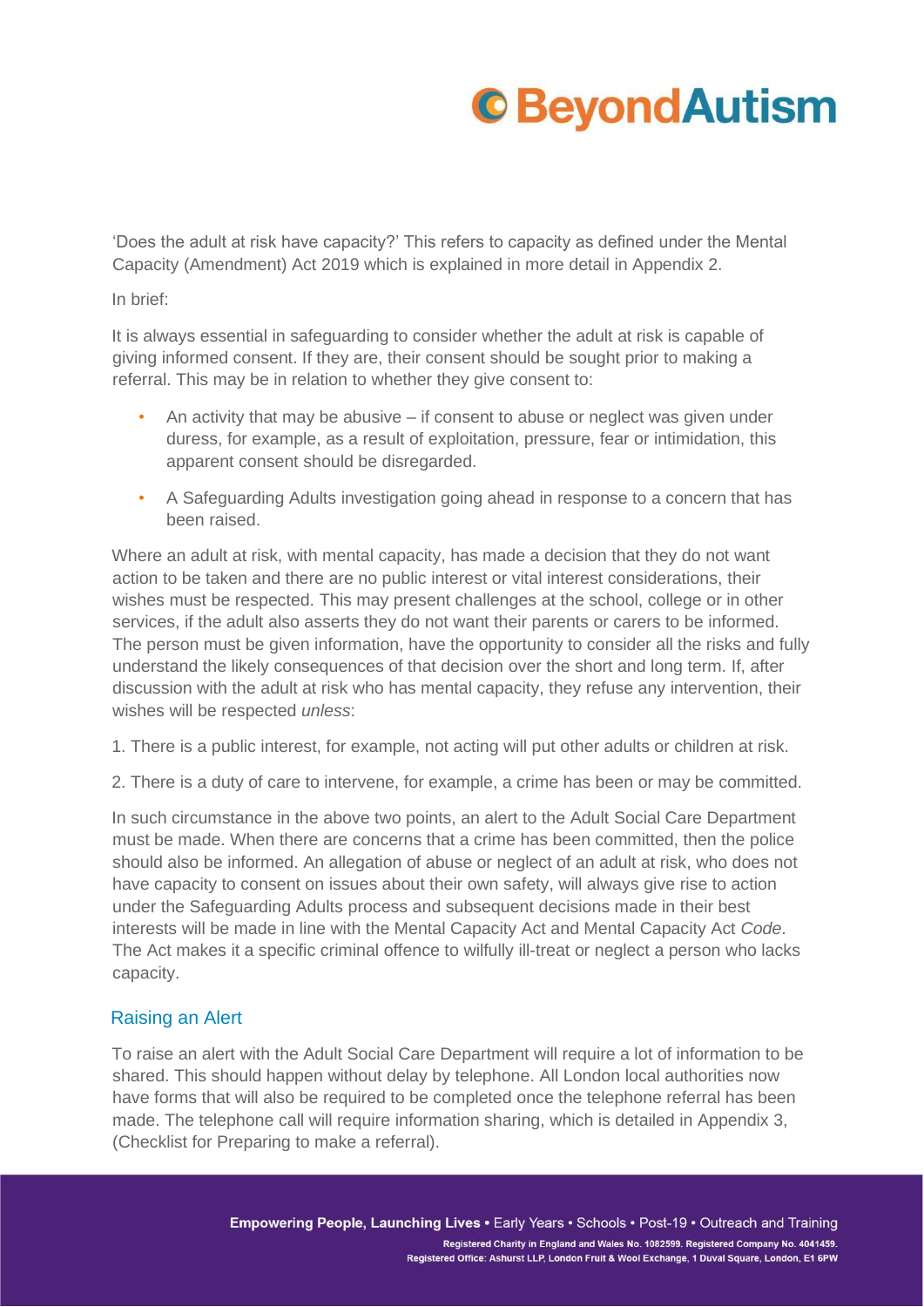The **Designated Adult Safeguarding Lead** will inform the Chief Executive and Chair of School Governors, Chair of the Advisory Board or other as appropriate. The Chief Executive in turn will brief and keep updated the Chair of Trustees as appropriate.

#### Information Sharing

An information-sharing protocol is set out in Appendix 7. This protocol recognises that information sharing between organisations is essential to safeguard adults at risk of abuse, neglect and exploitation. Information will be shared within and between organisations in line with the principles set out below.

- Adults have a right to independence, choice and self-determination. This right extends to them being able to have control over information about themselves and to determine what information is shared. Even in situations where there is no legal requirement to obtain written consent before sharing information, it is good practice to do so.
- The person's wishes should always be considered, however, protecting adults at risk establishes a general principle that an incident of suspected or actual abuse can be reported more widely and that in so doing, some information may need to be shared among those involved.
- Information given to an individual member of staff belongs to the organisation and not to the individual employee. An individual employee cannot give a personal assurance of confidentiality to an adult at risk.
- An organisation should obtain the adult at risk's written consent to share information and should routinely explain what information may be shared with other people or organisations.
- Difficulties in working within the principles of maintaining the confidentiality of an adult should not lead to a failure to take action to protect the adult from abuse or harm.
- Confidentiality must not be confused with secrecy, that is, the need to protect the management interests of an organisation should not override the need to protect the adult.
- Staff reporting concerns at work ('whistleblowing') are entitled to protection under the Public Interest Disclosure Act 1998.
- Decisions about what information is shared and with whom will be taken on a caseby-case basis. Whether information is shared with or without the adult at risk's consent, the information shared should be:
	- necessary for the purpose for which it is being shared
	- shared only with those who have a need for it
	- be accurate and up to date
	- be shared in a timely fashion be shared accurately be shared securely.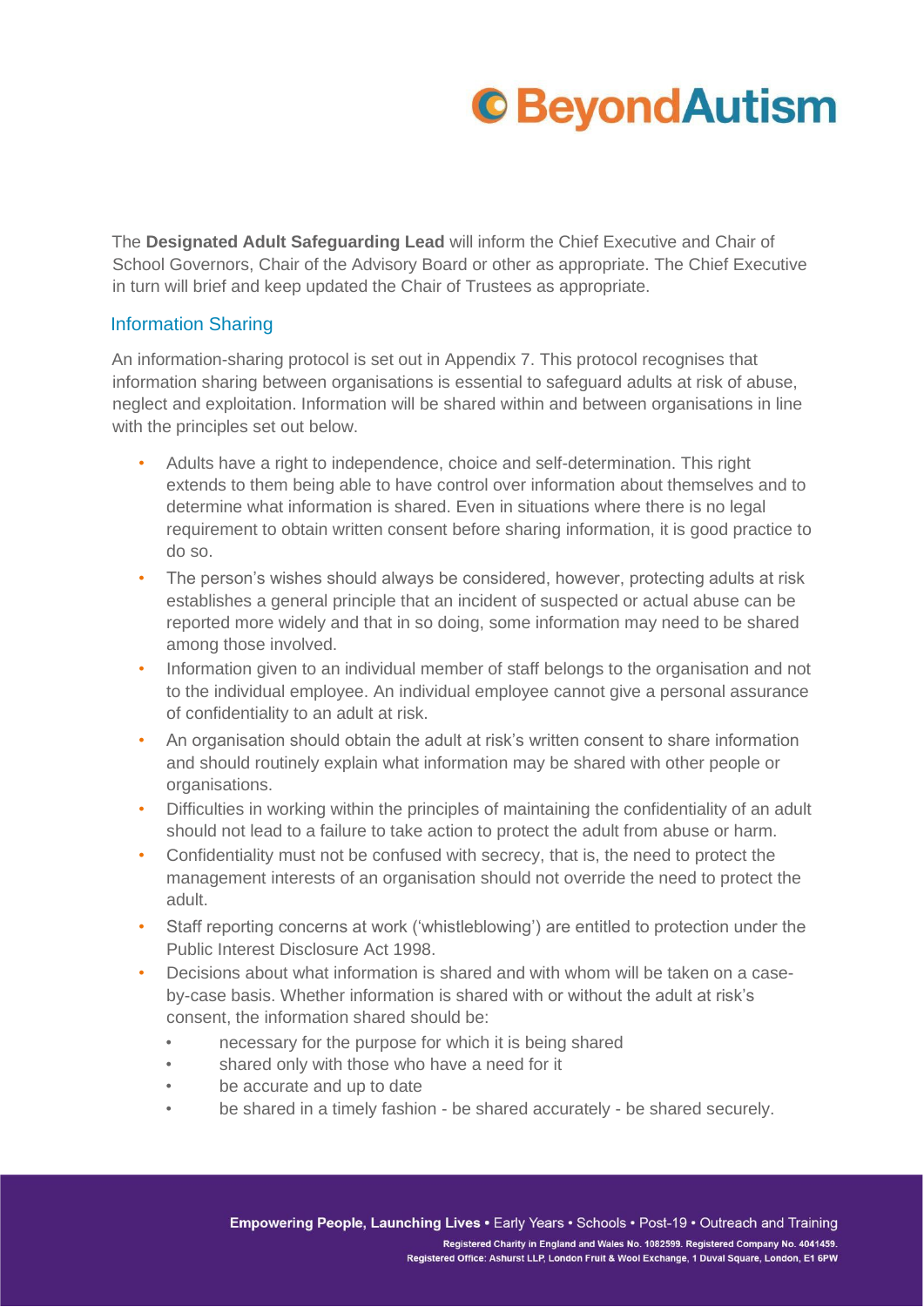#### The Local Authority Decision to Accept or Not, the Concern of an Adult at Risk

Adult safeguarding processes have historically evolved out of serious concerns for adults living in institutional settings; therefore, an Adult Social Care Department may attempt not to accept the nature of the concern, if the abuse is within a family setting. For example, they may attempt to classify the concern as domestic violence. In such circumstances, advice should be carefully recorded and any signposting to other agencies followed without delay. The Designated Adult Safeguarding Lead's role in contributing to the decision to use the safeguarding Adults procedure is detailed in Appendix 5.

If the concerns are accepted as an adult at risk:

- If the adult at risk has capacity, the local authority will arrange to speak with the adult to clarify facts and to find out from them what is happening, discuss the concerns and carry out a risk assessment with them. This will establish if they understand the risk and what help they may need to support them to reduce the risk if that is what they want. The local authority will want to be satisfied that the ability to make an informed decision is not being undermined by the harm they are experiencing and is not affected by intimidation, misuse of authority or undue influence, pressure or exploitation, if they decline assistance.
- If the adult at risk does not have capacity, then their capacity will be appropriately assessed as soon as possible; in safeguarding, this is a process that the local authority will lead on. If it is established that the adult at risk lacks capacity, feedback will be given by the local authority to them and anyone who is acting in their best interests (for example, a family member, attorney or court appointed deputy), unless they are implicated in the allegation.

#### Strategy Meetings

The local authority Adult Social Care Department can decide that there is a need for a strategy meeting. It should be anticipated that the **Designated Adult Safeguarding Lead** from BeyondAutism will be invited to attend.

At the meeting the following should be discussed:

- The wishes of the adult at risk
- Whether an investigation will take place, and if so, how it should be conducted and by whom
- A risk assessment
- An interim protection plan
- A clear record of the decisions
- A record of what information is shared
- An investigation plan with timescales
- A communication strategy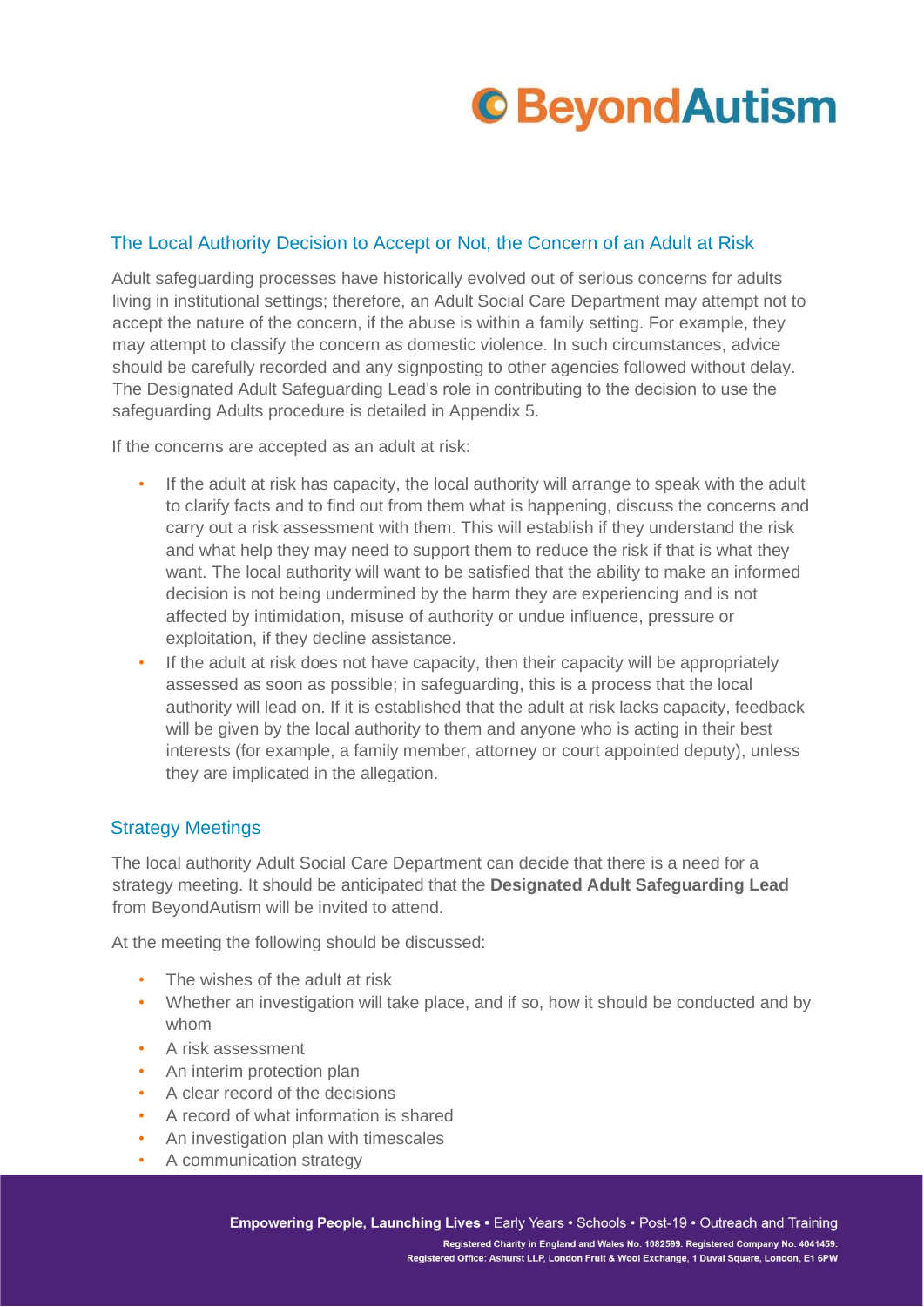- Whether a child (under 18 years) may be at risk if so there will be a referral to children's social care.
- The strategy discussion or meeting should take place before any investigation; the exception to this is if a police investigation is required to gather evidence. BeyondAutism should not begin an investigation prior to a decision by the multiagency strategy meeting or discussion.

#### Outcomes of Strategy Meeting

There are a wide range of possible outcomes that can come from a strategy meeting, these include:

- That the police are going to investigate the alerter and the Designated Adult Safeguarding Lead are likely to be interviewed. (If the concerns relate to a BeyondAutism staff or volunteer then they will also be interviewed by the police and this could be under caution.)
- That the local authority is going to investigate again the alerter and the Designated Adult Safeguarding Lead are likely to be interviewed.
- That BeyondAutism lead its own internal investigation under such circumstances the local authority will require a range of assurances regarding the protection of adults and the robustness of the process being agreed. There will also be an expectation of full, open and transparent feedback to the local authority.

#### **Investigation**

Guidance on investigations can be found in The London Multi-Agency Adult Safeguarding Policy and Procedures (as agreed at the Dignity, Capacity and Safety Group meeting 2nd December 2015).

#### Case Conference

Following any investigation, a case conference is convened by the local authority.

The aim of a case conference is to:

- consider the information contained in the investigating officer's report(s)
- consider the evidence and, if substantiated, plan what action is indicated
- plan further action if the allegation is not substantiated
- plan further action if the investigation is inconclusive
- consider what legal or statutory action or redress is indicated
- make a decision about the levels of current risks and a judgement about any likely future risks
- agree a protection plan
- agree how the protection plan will be reviewed and monitored.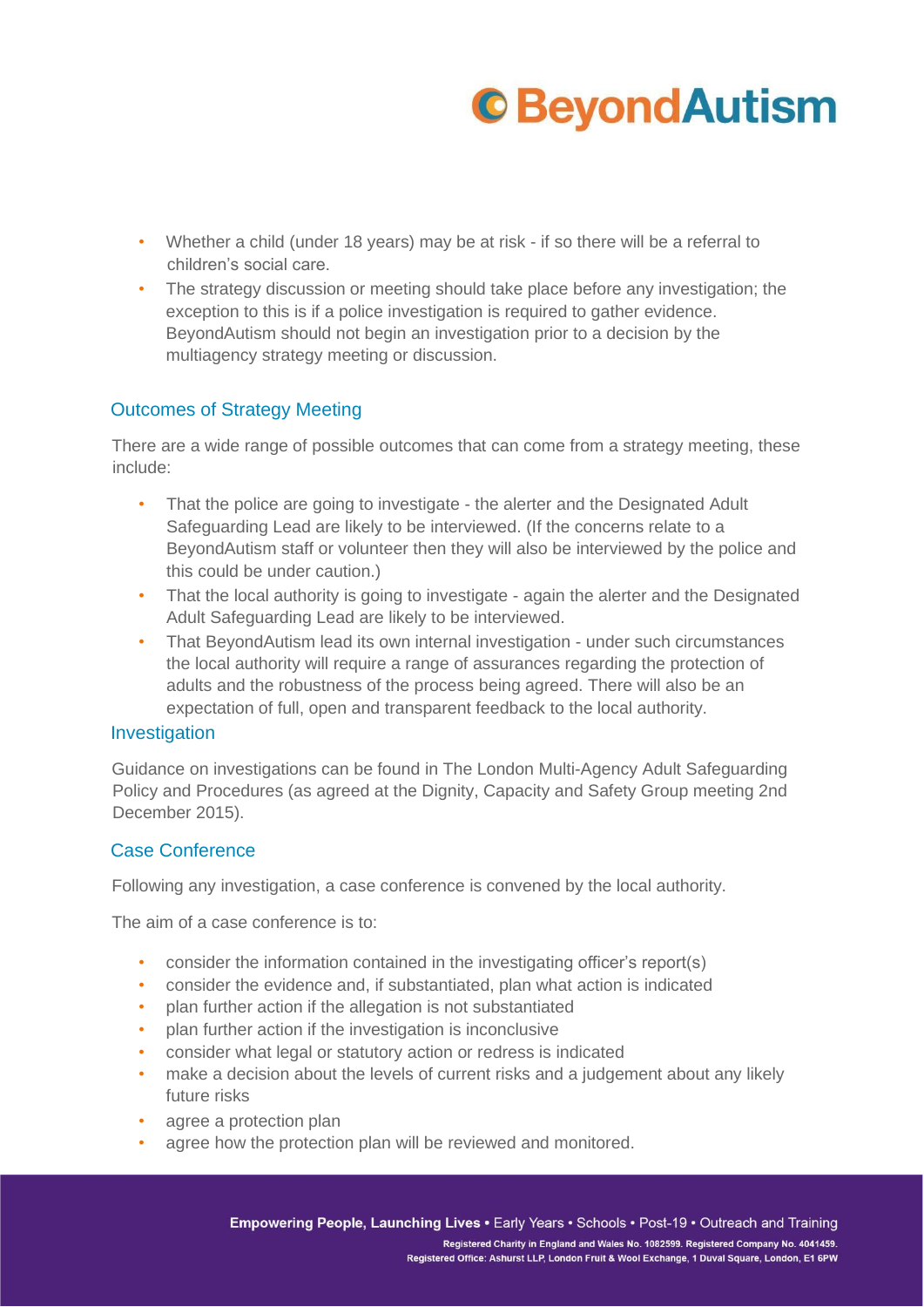#### **Possible outcomes for the adult at risk**

- Increased monitoring
- Removal from property/support, advice, services
- Assessment/services
- Application to Court of Protection
- Application to change appointeeship
- Referral to advocacy service
- Referral to counselling services
- Guardianship/use of Mental Health Act 2007
- Review of self-directed support
- Restriction/management of access
- Referral to MARAC (London based domestic violence units)
- No further action
- Other

#### **Possible outcomes for the person alleged to have caused harm**

- Criminal prosecution/formal caution
- Police action
- Assessment/services
- Removal from property/support, advice, services
- Management of access to adult at risk
- Referral to *DBS*
- Disciplinary action
- Action by CQC or OFSTED
- Continued monitoring
- Counselling/training
- Referral to court-mandated treatment
- Action under Mental Health Act 2007
- Exoneration
- No further action
- Other

#### Protection Plans and Reviews

One outcome of a case conference is the agreement of a protection plan. This could mean that BeyondAutism is requested to provide additional services, monitoring or support as part of the plan. Staff involved with the plan and the adult at risk should have a good understanding as to what the plan involves and the Designated Adult Safeguarding Lead (Safeguarding Adults Lead) should have a written copy of the plan.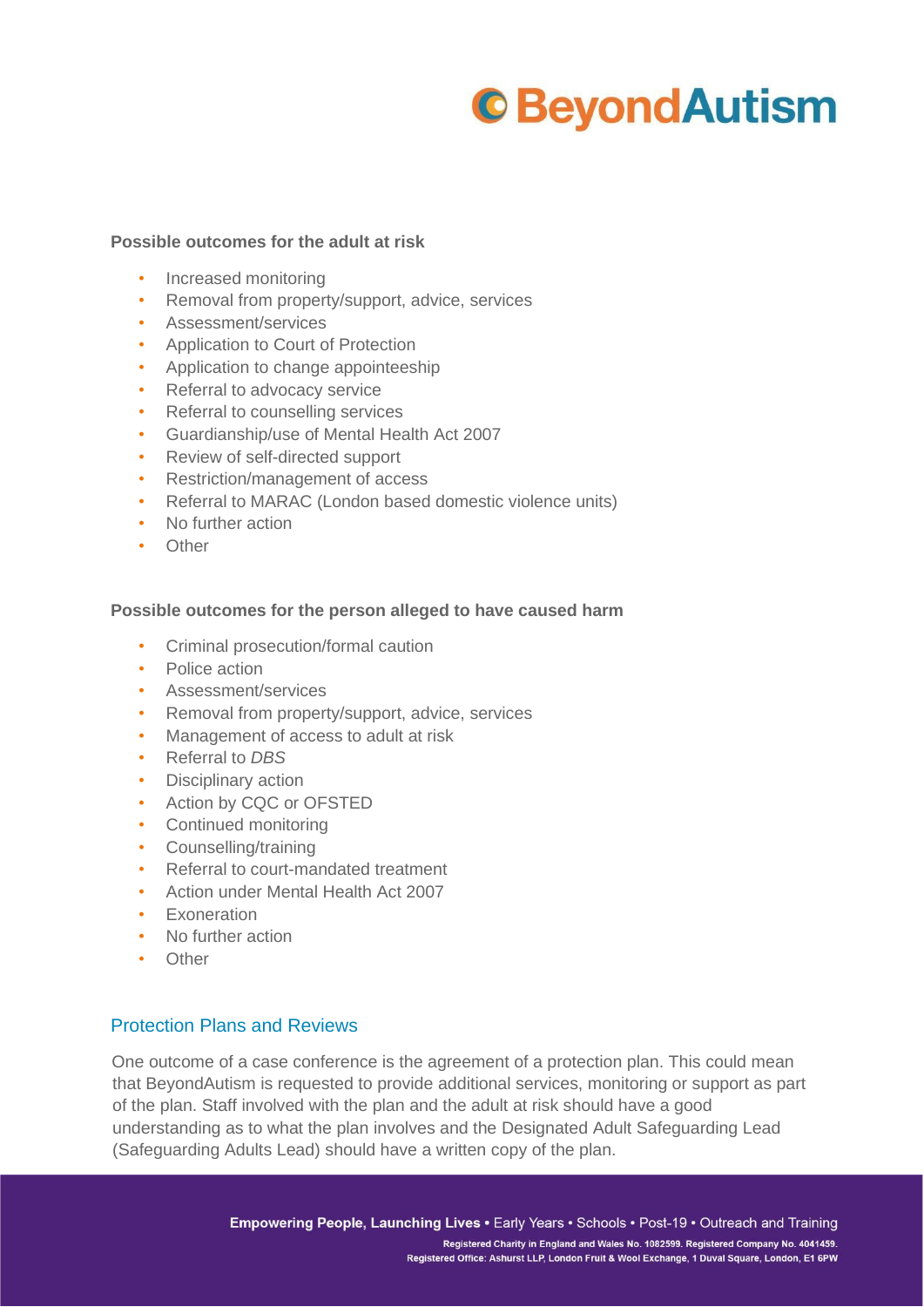

The protection plan should be reviewed by the convening of a review meeting.

#### Closing a Safeguarding Adults at Risk Process

The Safeguarding Adults process may be closed at any stage if it is agreed that an on-going investigation is not needed or if the investigation has been completed and a protection plan is agreed and put in place.

In most cases a decision to close the Safeguarding Adults process is taken at the case conference or at a protection plan review. The Safeguarding Adults process may close, but other processes may continue, for example, a disciplinary or professional body investigation.

#### Workplace Arrangements

If the above procedures relate to a member of staff or volunteer, a decision will need to be made as to whether the member of staff should remain in the workplace or whether they should be suspended until the investigation is resolved. If the member of staff remains in the workplace, safeguards will be put in place to protect the member of staff and the adult at risk involved. The member of staff will be advised to contact their union representative and BeyondAutism will provide support as appropriate. The senior member of staff will keep both the member of staff, the adult at risk and, if appropriate the family, up to date with regard to timescales of meetings and the procedures being put in place.

If BeyondAutism decides that suspension is necessary, then this will be done without prejudice. Suspension should be considered without delay if it is indicated that:

- A staff member has behaved in a way that may have, or has, harmed an adult.
- A staff member has possibly committed an offence against, or related, to an adult or child.
- A staff member has behaved towards an adult/child in a way which indicates she/he is now unsuitable to work with adults at risk or children.
- The Adult Social Care Department or the police are advising suspension.

No formal internal inquiry can start until the police have concluded their processes. Agreement should be obtained in writing from the local authority that an internal inquiry can commence.

At each stage the Designated Adult Safeguarding Lead will need to take HR advice, keep the staff member updated (following agreement with the local authority) and keep the adult at risk (and where appropriate the family of the adult) updated (again following agreement with the local authority).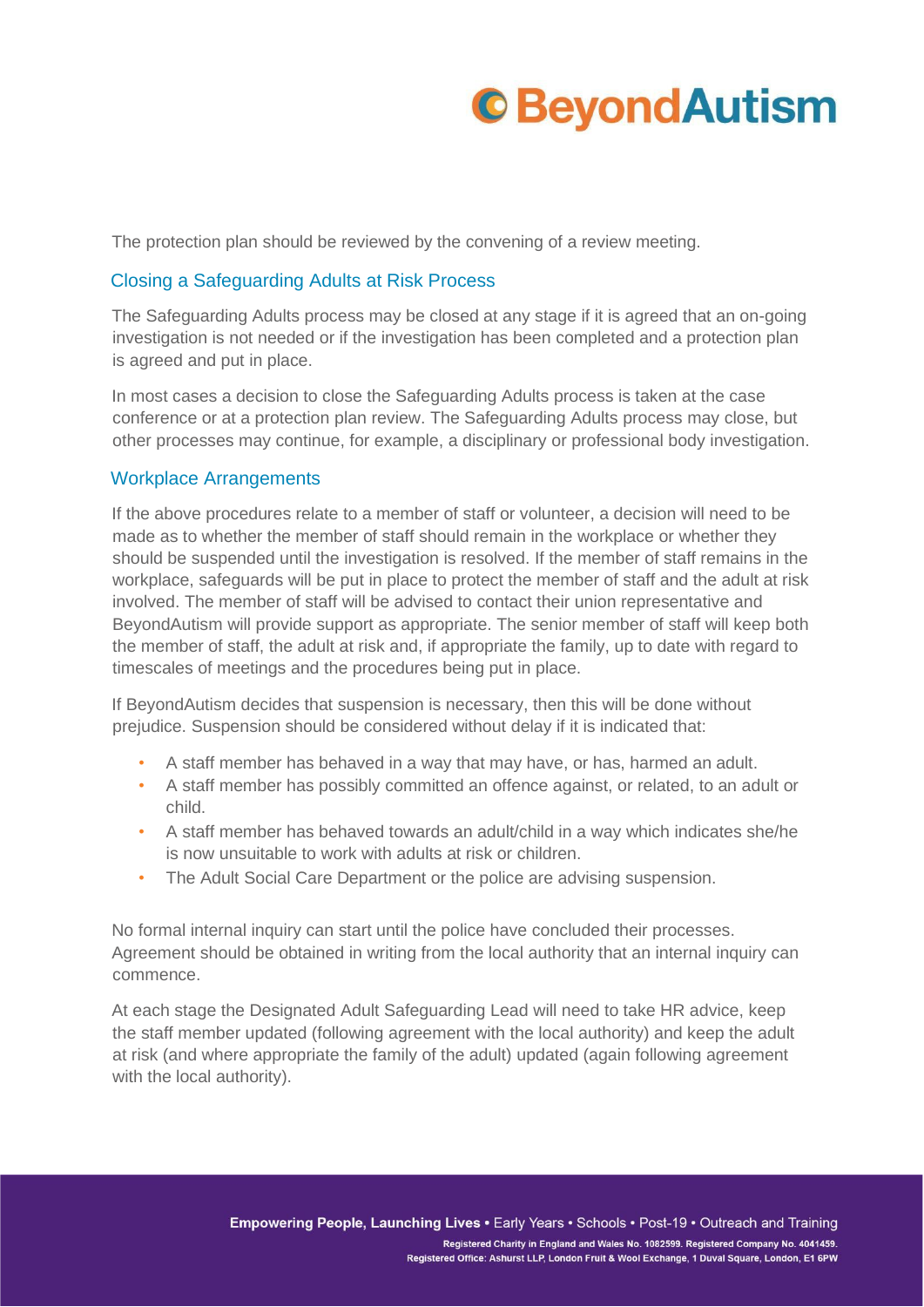#### Notifying the Disclosure & Barring Service and Professional Bodies

If a staff member is dismissed because of abuse concerns, then BeyondAutism has a legal duty to formally notify the Disclosure & Barring Service (DBS). This also applies if a member of staff resigns as a result of safeguarding concerns being raised. The referral process is fully detailed on the DBS website.

If a staff member is dismissed or resigns because of abuse/neglect concerns, then BeyondAutism has a duty to formally notify the professional body the member of staff belonged to, for example the Teaching Regulation Agency or The Health and Care Professions Council (HCPC).

#### Training and Implementing Safeguarding Policy and Procedures

**The Designated Adult Safeguarding Lead** will ensure that all parents/ carers have access to the policy and procedures and an understanding that BeyondAutism has a duty to inform the Adult Social Care Department or the Police, if there are concerns about abuse.

BeyondAutism will ensure that all staff and volunteers have access to all policies and procedures relating to safeguarding and will have access to refresher training annually. All staff and volunteers must have effective training on the recognition of abuse and neglect and how to respond to such concerns.

All new staff will, as part of their induction, be asked to read, and then discuss in supervision, their understanding of the procedures. All new staff/volunteers in the services will have a briefing on the procedures and the role of the Designated Adult Safeguarding Lead; all new staff in BeyondAutism who are not part of the services' teams will have a similar briefing from the Chief Executive. Senior managers will put in place a process for ensuring all temporary members of staff are briefed on the safeguarding procedures as they start in post.

#### Other Issues

#### **Restraint and physical abuse**

Unlawful or inappropriate use of restraint or physical interventions and/or deprivation of liberty is physical abuse. There is a distinction to be drawn between restraint, restriction and deprivation of liberty. A judgement as to whether a person is being deprived of liberty will depend on the particular circumstances of the case, taking into account the degree of intensity, type of restriction, duration, the effect and the manner of the implementation of the measure in question. In extreme circumstances, unlawful or inappropriate use of restraint may constitute a criminal offence. Someone is using restraint if they use force, or threaten to use force, to make someone do something they are resisting, or where a person's freedom of movement is restricted, whether they are resisting or not. Restraint covers a wide range of actions. It includes the use of active or passive means to ensure that the person concerned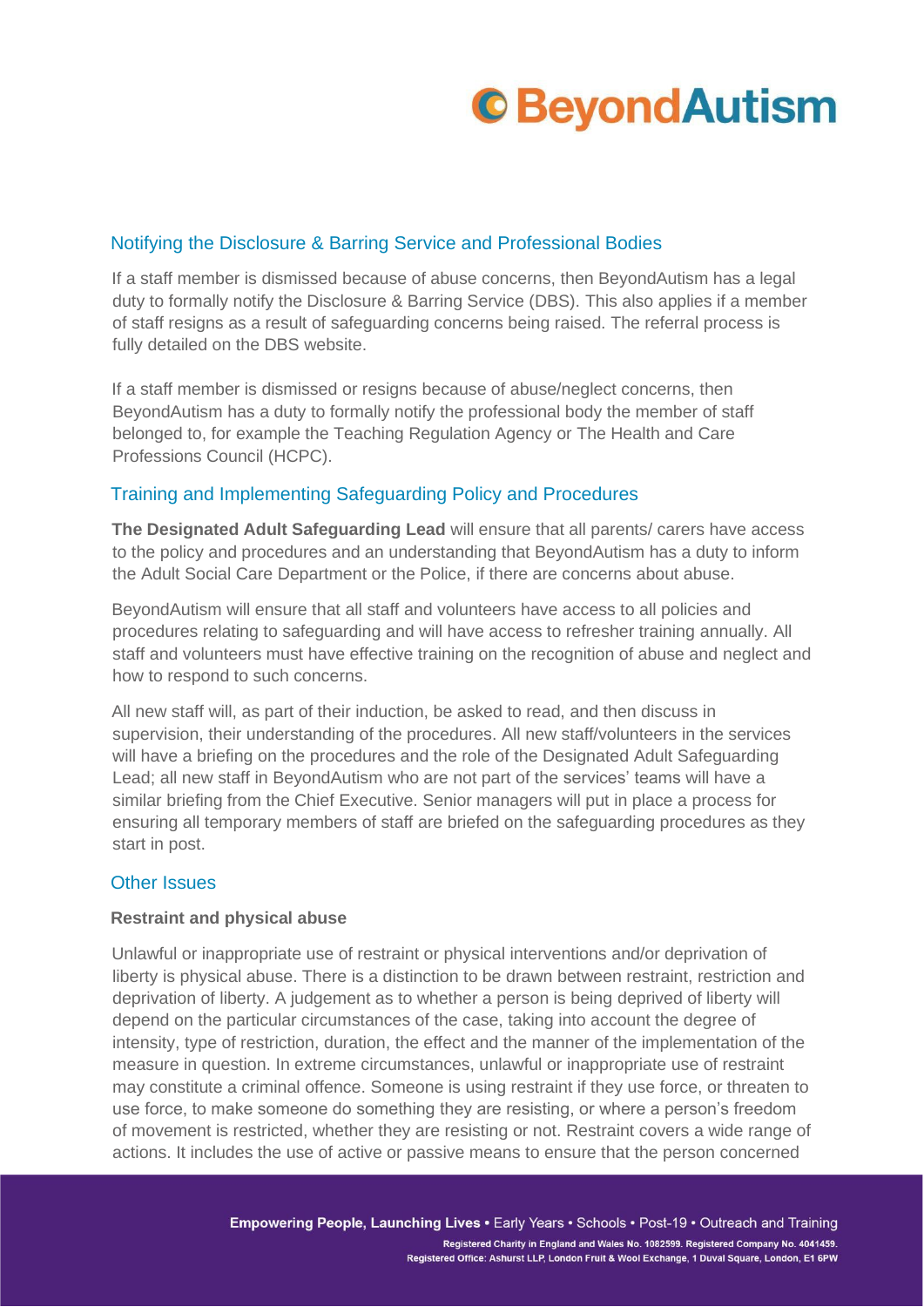does something, or does not do something they want to do, for example, the use of keypads to prevent people from going where they want from a closed environment. Appropriate use of restraint can be justified to prevent harm to a person who lacks capacity, as long as it is a proportionate response to the likelihood and seriousness of the harm. BeyondAutism has in place internal practice guidance and the Mental Capacity (Amendment) Act 2019, Mental Capacity Act Code and the Liberty Protection Safeguards (LPS) in respect of adults.

**The transition to adult life, autism and possible safeguarding concerns** the transition that children make through adolescence into adult life can be impeded not only by a disability, such as autism, but also by parents', carers' and providers' responses and methods of coping/responding to the manifestations of behaviours that can arise with the condition of autism.

The coping strategies that worked for a child of 8 or 9 are not likely to be appropriate when the young person is 16 or 18 years old. It is likely that some coping strategies may not only be inappropriate for an adult but are open to misinterpretation and may lead to a young adult with autism being more vulnerable to abuse.

It is therefore essential that parents, carers and staff work collaboratively with young people and young adults with autism to develop safe strategies which are less likely to be misinterpreted or open to abuse.

Last reviewed: August 2021 Date of next review: August 2022 Review Group: Trustees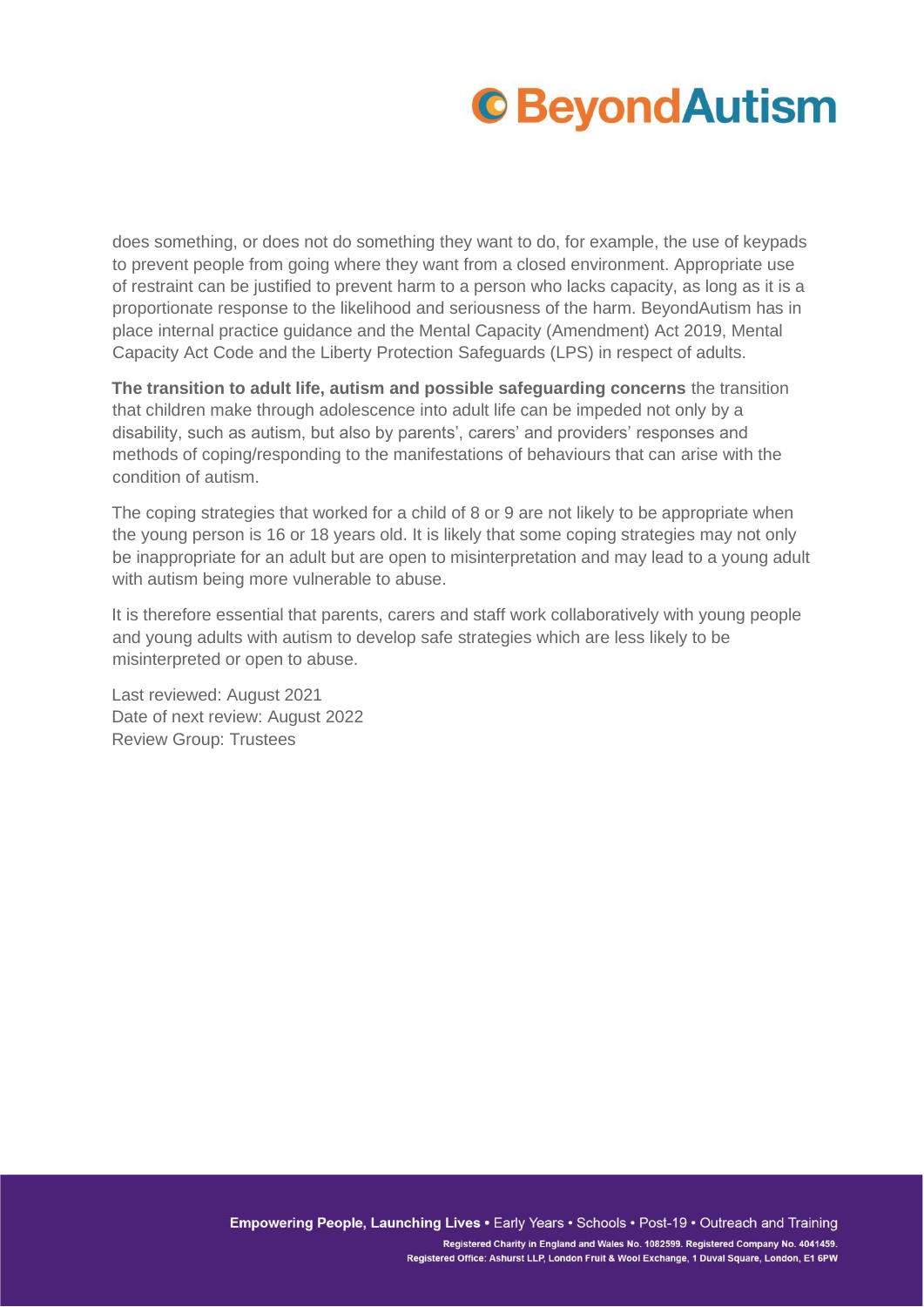### **Appendix 1**

#### Definitions of Abuse and Recognising Signs and Indicators of Abuse Definitions

Adult abuse and neglect are described in the guidance in terms of the following categories:

- **Physical**
- Domestic
- Sexual
- Psychological
- Financial or material
- Modern slavery
- Discriminatory
- Organisational
- Neglect and acts of omission
- Self-neglect
- Forced marriage
- Exploitation by radicalisers who promote violence

#### **Physical abuse**

Examples of physical abuse or assault are hitting, pushing, pinching, shaking, misusing medication, scalding, illegal use of restraint, inappropriate sanctions, and exposure to heat or cold and not giving adequate food or drink.

#### **Domestic Abuse**

This is defined as an incident or pattern of incidents of controlling, coercive or threatening behaviour, violence or abuse by someone who is or has been an intimate partner or family member regardless of gender or sexuality. This might include psychological, sexual, financial, emotional and so called 'honour' abuse and forced marriage.

#### **Sexual abuse**

Sexual abuse/assault includes the direct or indirect involvement of the adult at risk in sexual activity or relationships which:

- They do not want or have not consented to.
- They cannot understand and lack the mental capacity to be able to give consent to.
- They have been coerced into, because the other person is in a position of trust, power or authority (for example, a care worker). They may have been forced into sexual activity with someone else or may have been required to watch sexual activity. Sexual relationships or inappropriate sexual behaviour between a member of staff and a service user are always abusive and will lead to disciplinary proceedings. This is additional to any criminal action that has been taken. A sexual relationship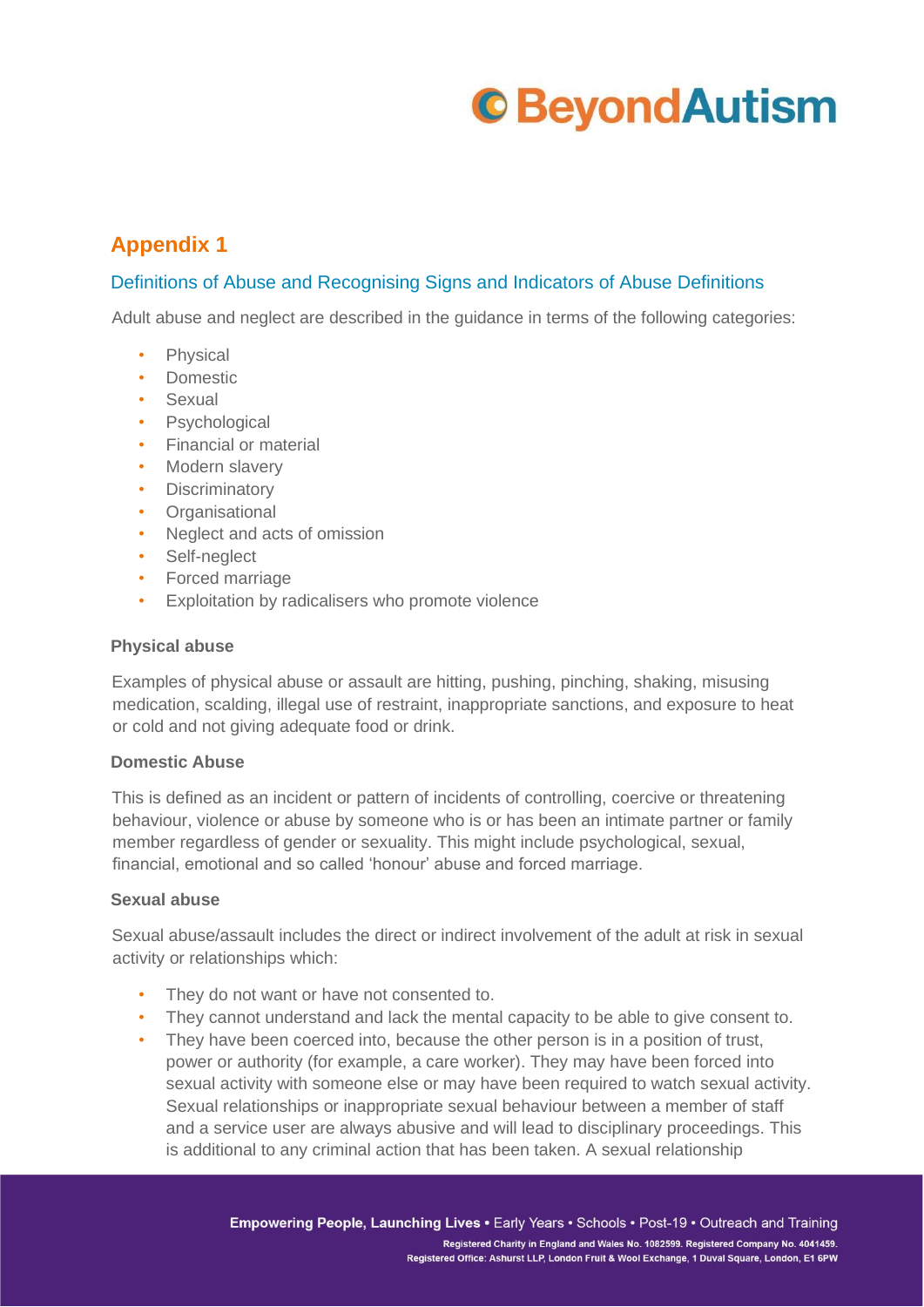between the service user and a care worker is a criminal offence under Sections 38– 42 of the Sexual Offences Act 2003.

#### **Psychological/emotional abuse**

This is behaviour that has a harmful effect on the person's emotional health and development or any form of mental cruelty that results in:

Mental distress

- The denial of basic human and civil rights such as self-expression, privacy and dignity
- Negating the right of the adult at risk to make choices and undermining their self esteem
- Isolation and over-dependence that has a harmful effect on the person's emotional health, development or well-being.

It is the wilful infliction of mental suffering by a person who is in a position of trust and power to an adult at risk. Psychological/emotional abuse results from threats of harm or abandonment, being deprived of social or any other sort of contact, humiliation, blaming, controlling, intimidation, coercion and bullying. It undermines the adult's self-esteem and results in them being less able to protect themselves and exercise choice. It is a type of abuse that can result from other forms of abuse and often occurs at the same time as other types of abusive behaviour. Behaviour that can be deliberately linked to causing serious psychological and emotional harm may constitute a criminal offence.

#### **Financial abuse**

Financial abuse is a crime. It is the use of a person's property, assets, income, funds or any resources without their informed consent or authorisation. It includes:

- Theft
- Fraud
- Exploitation
- Undue pressure in connection with wills, property, inheritance or financial transactions
- The misuse or misappropriation of property, possessions or benefits
- The misuse of an enduring power of attorney or a lasting power of attorney, or appointeeship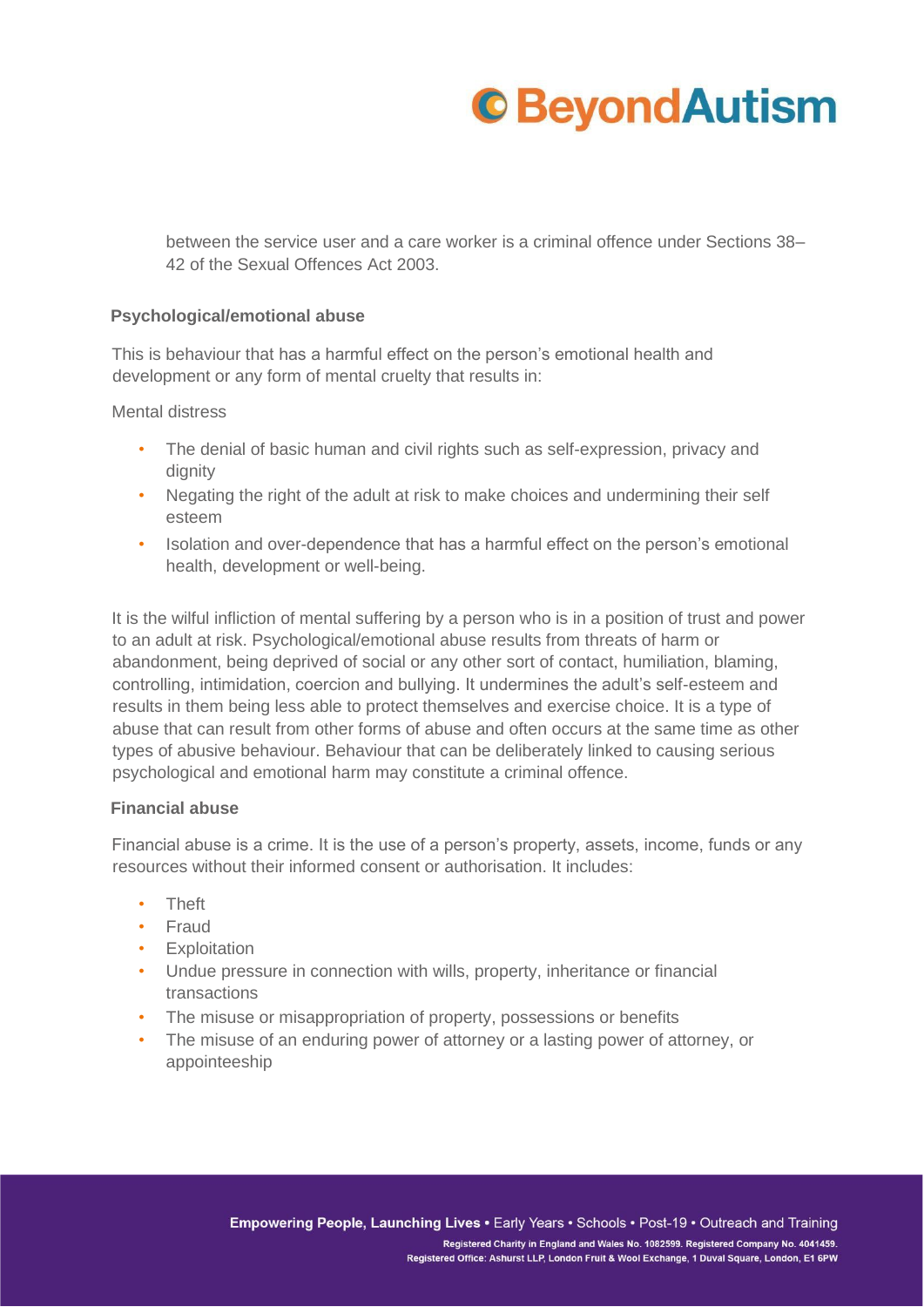#### **Modern Slavery**

This encompasses slavery, human trafficking, forced labour and domestic servitude. Traffickers and slave masters use coercion and deception to force people into a life of abuse or servitude. There have been a number of cases tried where the victim has been an adult with learning disability.

#### **Neglect and acts of omission**

Neglect is the failure of any person who has responsibility for the charge, care or custody of an adult at risk to provide the amount and type of care that a reasonable person would be expected to provide. Behaviour that can lead to neglect includes:

Ignoring medical or physical needs; failing to allow access to appropriate health, social care and educational services; and withholding the necessities of life such as medication, adequate nutrition, hydration or healing.

Neglect can be intentional or unintentional. Intentional neglect would result from:

- Wilfully failing to provide care
- Wilfully preventing the adult at risk from getting the care they needed
- Being reckless about the consequences of the person not getting the care they need.

If the individual committing the neglect is aware of the consequences and the potential for harm to result due to the lack of action(s), then the neglect is intentional in nature. Unintentional neglect could result from a carer failing to meet the needs of the adult at risk because they do not understand the needs of the adult at risk, may not know about services that are available or because their own needs prevent them from being able to give the care the person needs. It may also occur if the individuals are unaware of, or do not understand the possible effect of the lack of action on the adult at risk.

#### **Discriminatory abuse**

Discriminatory abuse exists when values, beliefs or culture result in a misuse of power that denies opportunity to some groups or individuals. It can be a feature of any form of abuse of an adult at risk, but can also be motivate because of age, gender, sexuality, disability, religion, class, culture, language, 'race' or ethnic origin. It can result from situations that exploit a person's vulnerability by treating the person in a way that excludes them from opportunities they should have as equal citizens, for example; education, health, justice and access to services and protection.

#### **Organisational abuse**

Organisational abuse is the mistreatment or abuse or neglect of an adult at risk by a regime or individuals within settings and services that adults at risk live in or use, that violate the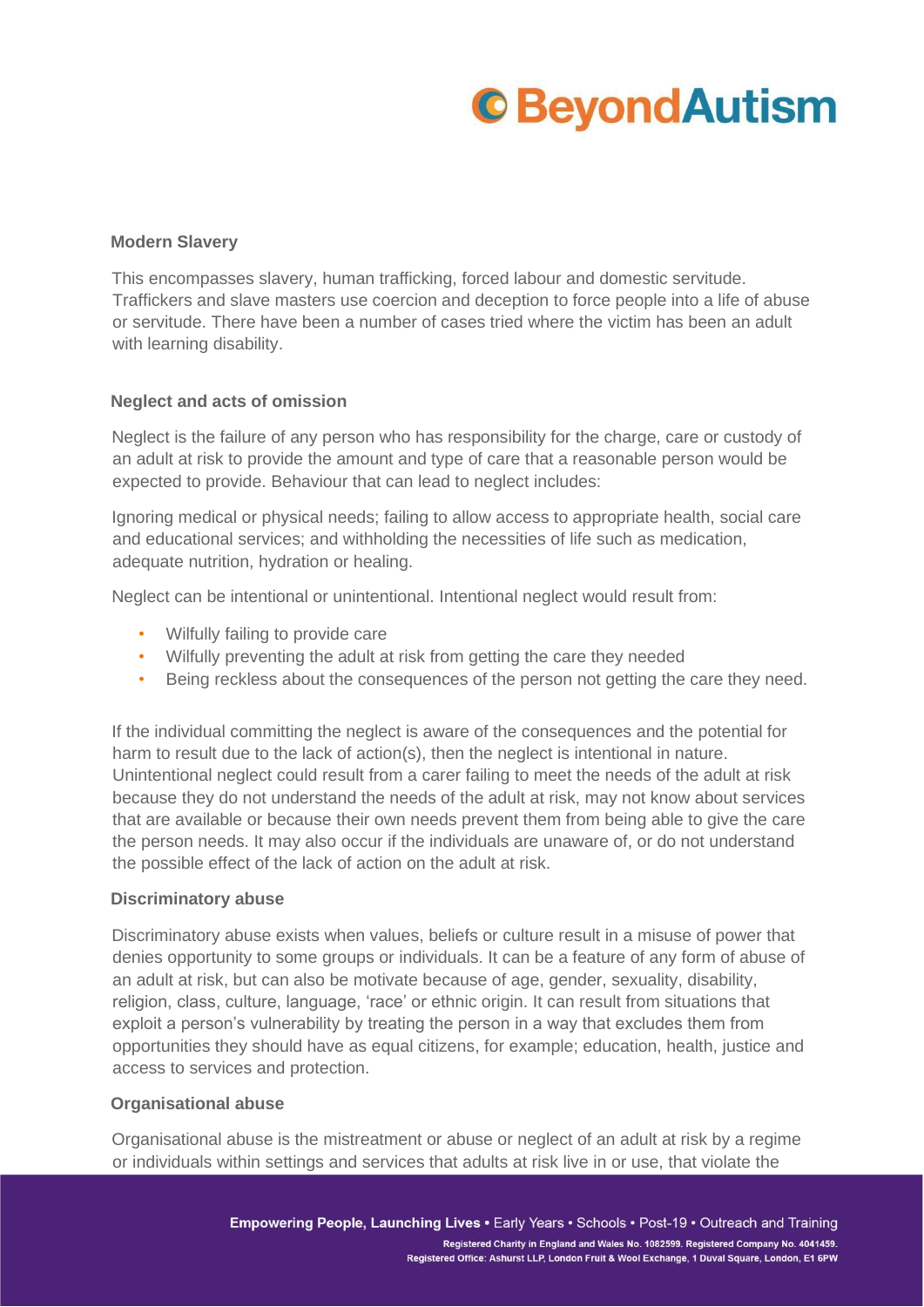person's dignity, resulting in lack of respect for their human rights. Institutional abuse occurs when the routines, systems and regimes of an institution result in poor or inadequate standards of care and poor practice which affects the whole setting and denies, restricts or curtails the dignity, privacy, choice, independence or fulfilment of adults at risk. Institutional abuse can occur in any setting providing health, education and social care. A number of inquiries into care in residential settings have highlighted that institutional abuse is most likely to occur when staff:

- receive little support from management
- are inadequately trained
- are poorly supervised and poorly supported in their work
- receive inadequate guidance

#### **Organisational abuse**

Organisational abuse is the mistreatment or abuse or neglect of an adult at risk by a regime or individuals within settings and services that adults at risk live in or use, that violate the person's dignity, resulting in lack of respect for their human rights. Institutional abuse occurs when the routines, systems and regimes of an institution result in poor or inadequate standards of care and poor practice which affects the whole setting and denies, restricts or curtails the dignity, privacy, choice, independence or fulfilment of adults at risk. Institutional abuse can occur in any setting providing health, education and social care. A number of inquiries into care in residential settings have highlighted that institutional abuse is most likely to occur when staff:

- receive little support from management
- are inadequately trained
- are poorly supervised and poorly supported in their work
- receive inadequate quidance

The risk of abuse is also greater in institutions:

- with poor management
- with too few staff
- which use rigid routines and inflexible practices
- which do not use person-centred care plans
- where there is a closed culture.

Ignoring medical or physical needs; failing to allow access to appropriate health, social care and educational services; and withholding the necessities of life such as medication, adequate nutrition, hydration or heating.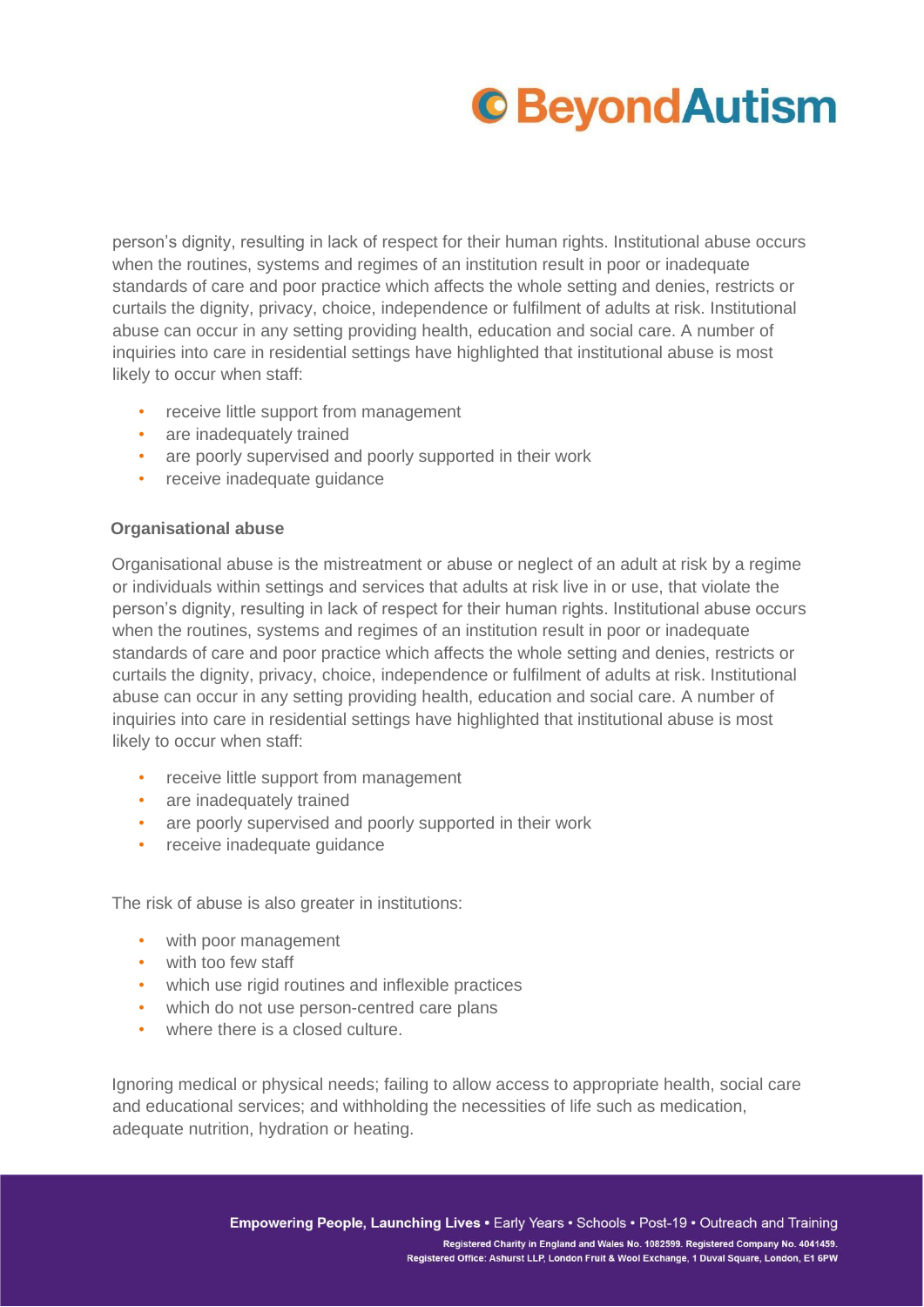Neglect can be intentional or unintentional - intentional neglect would result from:

- Wilfully failing to provide care
- Wilfully preventing the adult at risk from getting the care they needed
- Being reckless about the consequences of the person not getting the care they need.

If the individual committing the neglect is aware of the consequences and the potential for harm to result due to the lack of action(s), then the neglect is intentional in nature. Unintentional neglect could result from a carer failing to meet the needs of the adult at risk because they do not understand the needs of the adult at risk, may not know about services that are available or because their own needs prevent them from being able to give the care the person needs. It may also occur if the individuals are unaware of, or do not understand the possible effect of the lack of action on the adult at risk.

#### **Self-neglect**

Is defined as behaviour that results in neglecting to care for one's personal hygiene, health or surroundings and may include such behaviour as hoarding.

#### **Forced Marriage**

Forced marriage is a term used to describe a marriage in which one or both of the parties is married without their consent or against their will. A forced marriage differs from an arranged marriage, in which both parties consent to the assistance of their parents or a third party in identifying a spouse. The guidance contained in the multi-agency practice guidelines, Handling cases of forced marriage (Home Office, 2009), recommends that cases involving forced marriage are best dealt with by child protection or 'adult protection' specialists. In a situation where there is concern that an adult at risk is being forced into a marriage they do not or cannot consent to, there will be an overlap between action taken under the forced marriage provisions and the Safeguarding Adults process. In this case action will be coordinated with the police and other relevant organisations.

#### **Exploitation by radicalisers who promote violence**

Individuals may be susceptible to exploitation into violent extremism by radicalisers. Violent extremists often use a persuasive rationale and charismatic individuals to attract people to their cause. The aim is to attract people to their reasoning, inspire new recruits and embed their extreme views and persuade vulnerable individuals of the legitimacy of their cause. There are a number of factors that may make the individual susceptible to exploitation by violent extremists. None of these factors should be considered in isolation but in conjunction with the particular circumstances of the individual: identity or personal crisis, particular personal circumstances, unemployment or underemployment and criminality. All of these may contribute to alienation from UK values and a decision to cause harm to symbols of the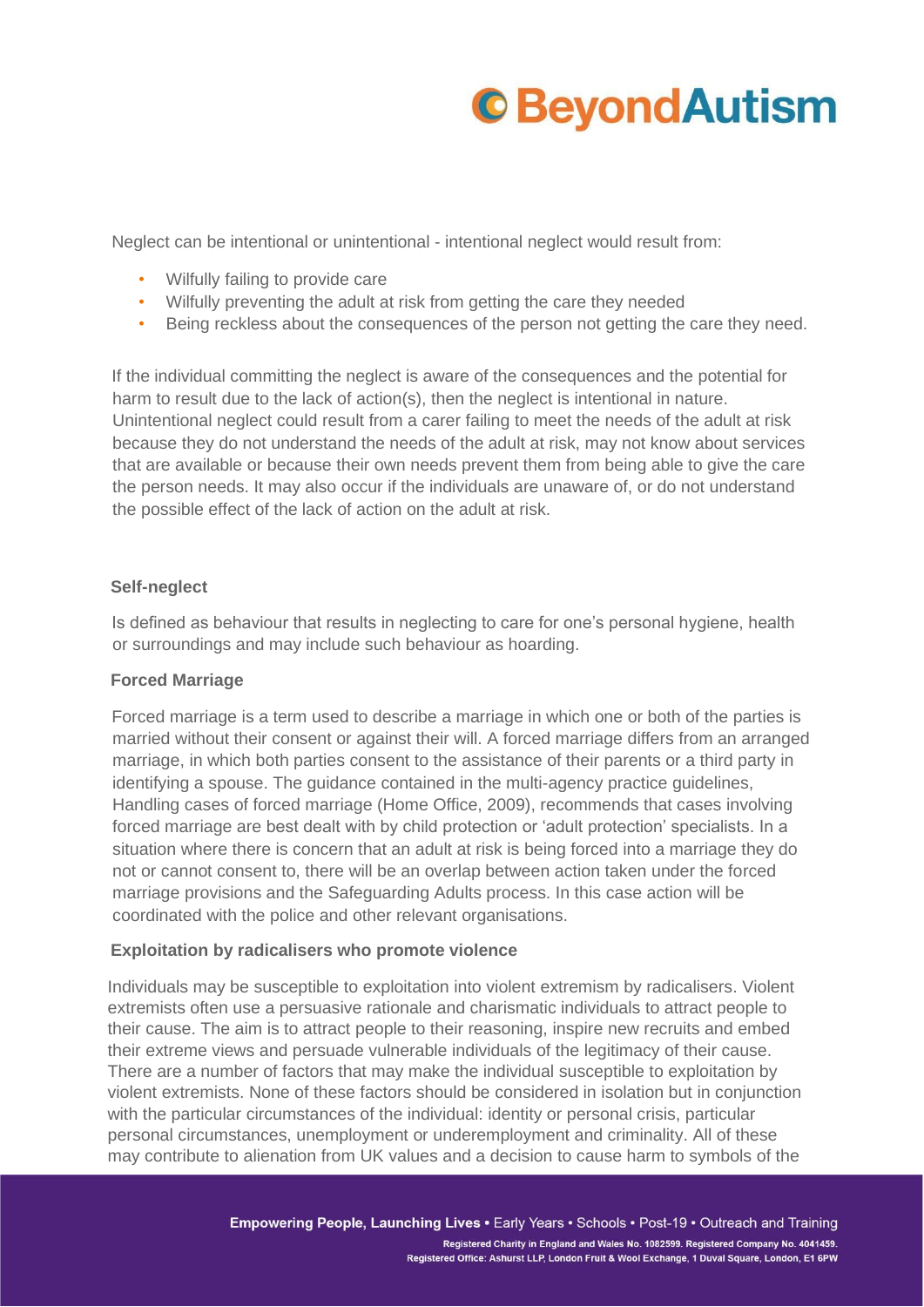community or the state. The Home Office leads on the anti-terrorism strategy, CONTEST, and PREVENT is part of the overall CONTEST strategy, aiming to stop people becoming terrorists or supporting violent extremism. Local safeguarding structures have a role to play for those eligible for adult protection.

**Peer on peer abus**e is most likely to include, but may not be limited to:

- bullying (including cyberbullying, prejudice-based and discriminatory bullying);
- abuse in intimate personal relationships between peers;

• physical abuse such as hitting, kicking, shaking, biting, hair pulling, or otherwise causing physical harm (this may include an online element which facilitates, threatens and/or encourages physical abuse);

• sexual violence, such as rape, assault by penetration and sexual assault; (this may include an online element which facilitates, threatens and/or encourages sexual violence);

• sexual harassment, such as sexual comments, remarks, jokes and online sexual harassment, which may be standalone or part of a broader pattern of abuse;

• causing someone to engage in sexual activity without consent, such as forcing someone to strip, touch themselves sexually, or to engage in sexual activity with a third party;

• consensual and non-consensual sharing of nudes and semi nudes images and or videos (also known as sexting or youth produced sexual imagery);

• upskirting, which typically involves taking a picture under a person's clothing without their permission, with the intention of viewing their genitals or buttocks to obtain sexual gratification, or cause the victim humiliation, distress or alarm; and

• initiation/hazing type violence and rituals (this could include activities involving harassment, abuse or humiliation used as a way of initiating a person into a group and may also include an online element).

#### **Online safety:**

The breadth of issues classified within online safety is considerable, but can be categorised into four areas of risk:

• **content:** being exposed to illegal, inappropriate or harmful content, for example: pornography, fake news, racism, misogyny, self-harm, suicide, anti-Semitism, radicalisation and extremism.

• **contact:** being subjected to harmful online interaction with other users; for example: peer to peer pressure, commercial advertising and adults posing as children or young adults with the intention to groom or exploit them for sexual, criminal, financial or other purposes'.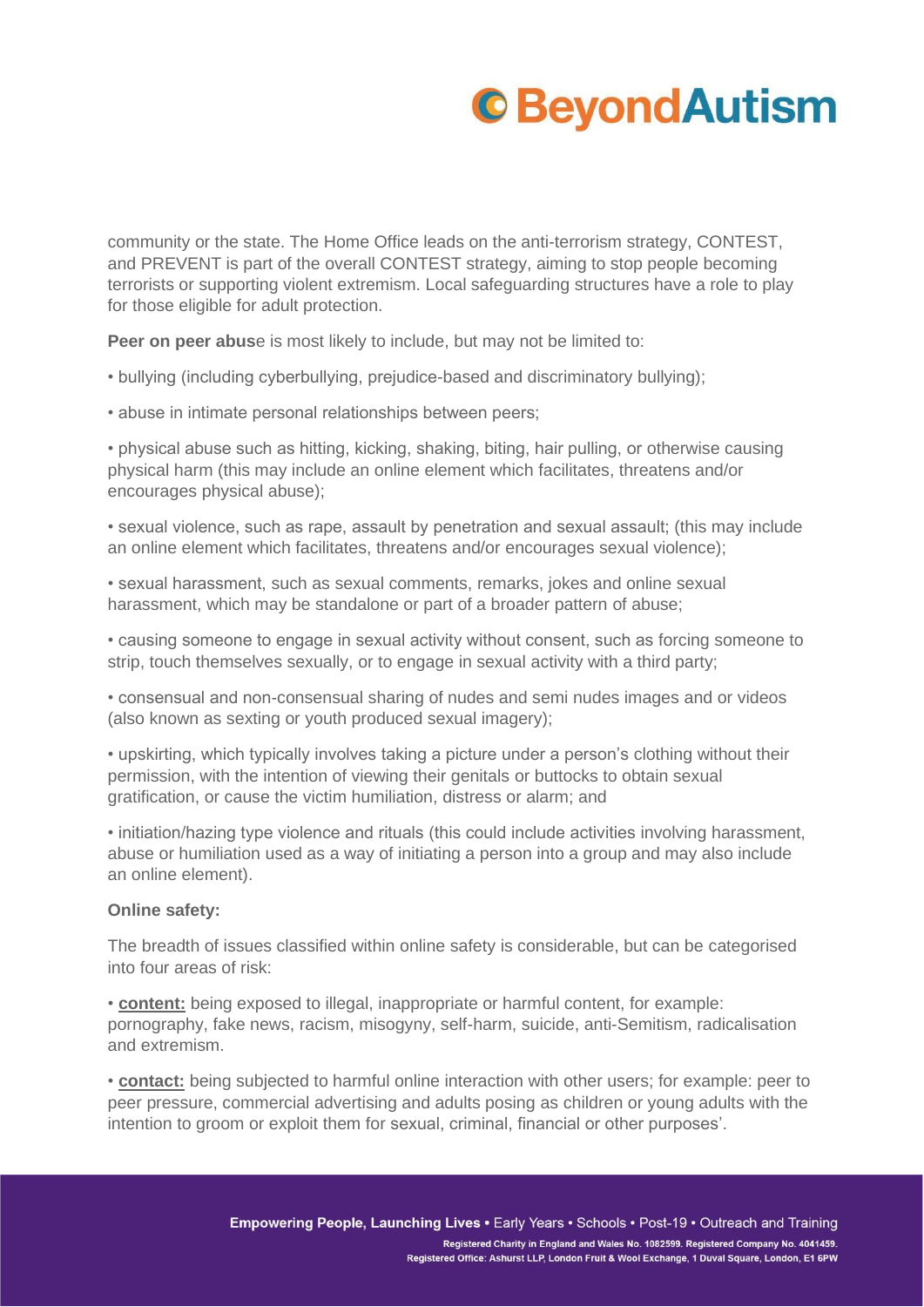

• **conduct**: personal online behaviour that increases the likelihood of, or causes, harm; for example, making, sending and receiving explicit images (e.g consensual and nonconsensual sharing of nudes and semi-nudes and/or pornography, sharing other explicit images and online bullying; and

• **commerce** - risks such as online gambling, inappropriate advertising, phishing and or financial scams

### **Appendix 2**

#### Outline to the Mental Capacity Act and Safeguarding

#### **Mental capacity**

The presumption is that adults have mental capacity to make informed choices about their own safety and how they live their lives. Issues of mental capacity and the ability to give informed consent are central to decisions and actions in Safeguarding Adults. All interventions need to take into account the ability of adults to make informed choices about the way they want to live and the risks they want to take.

This includes their ability:

- To understand the implications of their situation.
- To take action themselves to prevent abuse.
- To participate to the fullest extent possible in decision making about interventions.

The Mental Capacity (Amendment) Act 2019 provides a statutory framework to empower and protect people who may lack capacity to make decisions for themselves and establishes a framework for making decisions on their behalf. This applies whether the decisions are life changing events or everyday matters. All decisions taken in the Safeguarding Adults process must comply with the Act. The Act says that: '… a person lacks capacity in relation to a matter if at the material time he is unable to make a decision for himself in relation to the matter because of an impairment of, or disturbance, in the functioning of the mind or brain'.

Further, a person is not able to make a decision if they are unable to:

- understand the information relevant to the decision or
- retain that information long enough for them to make the decision or
- use or weigh that information as part of the process of making the decision or
- communicate their decision (whether by talking, using sign language or by any other means as muscle movements, blinking an eye or squeezing a hand).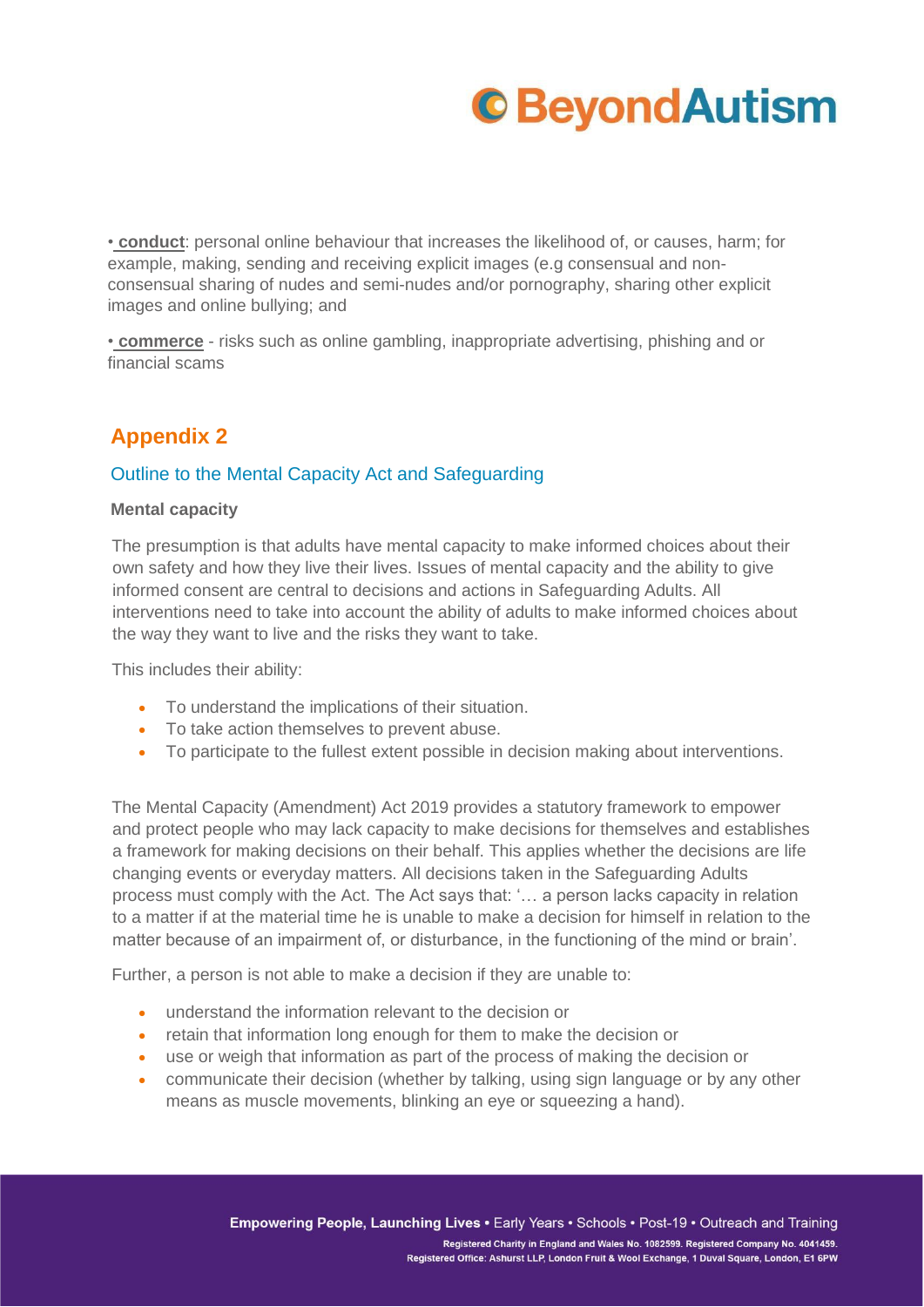

Mental capacity is time and decision specific. This means that a person may be able to make some decisions but not others at a particular point in time. For example, a person may have the capacity to consent to simple medical examination but not to major surgery. Their ability to make a decision may also fluctuate over time.

#### **Principles of the Mental Capacity Act 2005**

An adult at risk has the right to make their own decisions and must be assumed to have capacity to make decisions about their own safety unless it is proved (on a balance of probabilities) otherwise:

- Adults at risk must receive all appropriate help and support to make decisions before anyone concludes that they cannot make their own decisions
- Adults at risk have the right to make decisions that others might regard as being unwise or eccentric and a person cannot be treated as lacking capacity for these reasons.

Decisions made on behalf of a person who lacks mental capacity must be done in their 'Best Interests' and on the basis of a 'Reasonable Belief' and should be the least restrictive of their basic rights and freedoms.

#### **Ill treatment and wilful neglect**

An allegation of abuse or neglect of an adult at risk who does not have capacity to consent on issues about their own safety will always give rise to action under the Safeguarding Adults process and subsequent decisions made in their best interests in line with the Mental Capacity Act and Mental Capacity Act *Code* as outlined above. Section 44 of the Act makes it a specific criminal offence to wilfully ill-treat or neglect a person who lacks capacity.

#### **Consent**

It is always essential in safeguarding to consider whether the adult at risk is capable of giving informed consent. If they are, their consent should be sought. This may be in relation to whether they give consent to:

- An activity that may be abusive if consent to abuse or neglect was given under duress, for example, as a result of exploitation, pressure, fear or intimidation, this apparent consent should be disregarded.
- A Safeguarding Adults investigation going ahead in response to a concern that has been raised. Where an adult at risk with capacity has made a decision that they do not want action to be taken and there are no public interest or vital interest considerations, their wishes must be respected. The person must be given information and have the opportunity to consider all the risks and fully understand the likely consequences of that decision over the short and long term, also;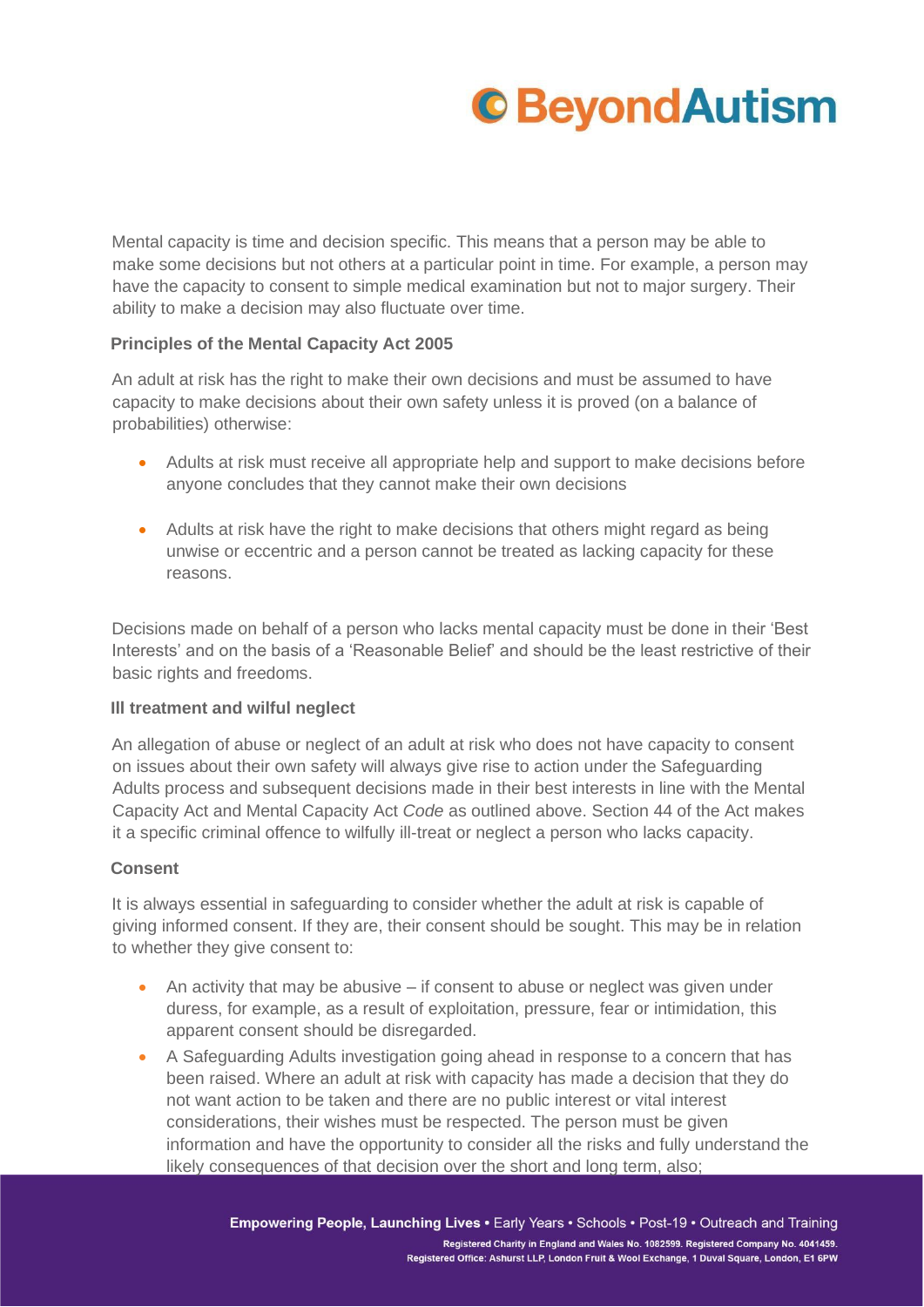The recommendations of an individual protection plan being put in place:

- A medical examination
- An interview
- Certain decisions and actions taken during the Safeguarding Adults process with the person or with people who know about their abuse and its impact on the adults at risk.

If, after discussion with the adult at risk who has mental capacity, they refuse any intervention, their wishes will be *respected unless*:

- There is a public interest, for example, not acting will put other adults or children at risk.
- There is a duty of care to intervene, for example, a crime has been or may be committed.

#### **Liberty Protection Safeguards (LPS)** *(currently Deprivation of Liberty Safeguards (DoLS)* **The target date for implementation is 1st April 2022**

In July 2018, the government published a Mental Capacity (Amendment) Bill, which passed into law in May 2019. It replaces the Deprivation of Liberty Safeguards (DoLS) with a scheme known as the Liberty Protection Safeguards (although the term is not used in the Bill itself).

Key features of the Liberty Protection Safeguards (LPS) include:

- In line with the Law Commission's suggestion they start at 16 years old. *(There is no statutory definition of a deprivation of liberty beyond that in the Cheshire West and Surrey Supreme Court judgement of March 2014 – the '[acid test](https://www.scie.org.uk/mca/dols/at-a-glance)')*
- Deprivations of liberty have to be authorised in advance by the 'responsible body'.
	- For NHS hospitals, the responsible body will be the 'hospital manager'.
	- For arrangements under Continuing Health Care outside of a hospital, the 'responsible body' will be their local CCG (or Health Board in Wales).
	- In all other cases such as in care homes, supported living schemes etc. (including for self-funders), and private hospitals, the responsible body will be the local authority.
- For the responsible body to authorise any deprivation of liberty, it needs to be clear that: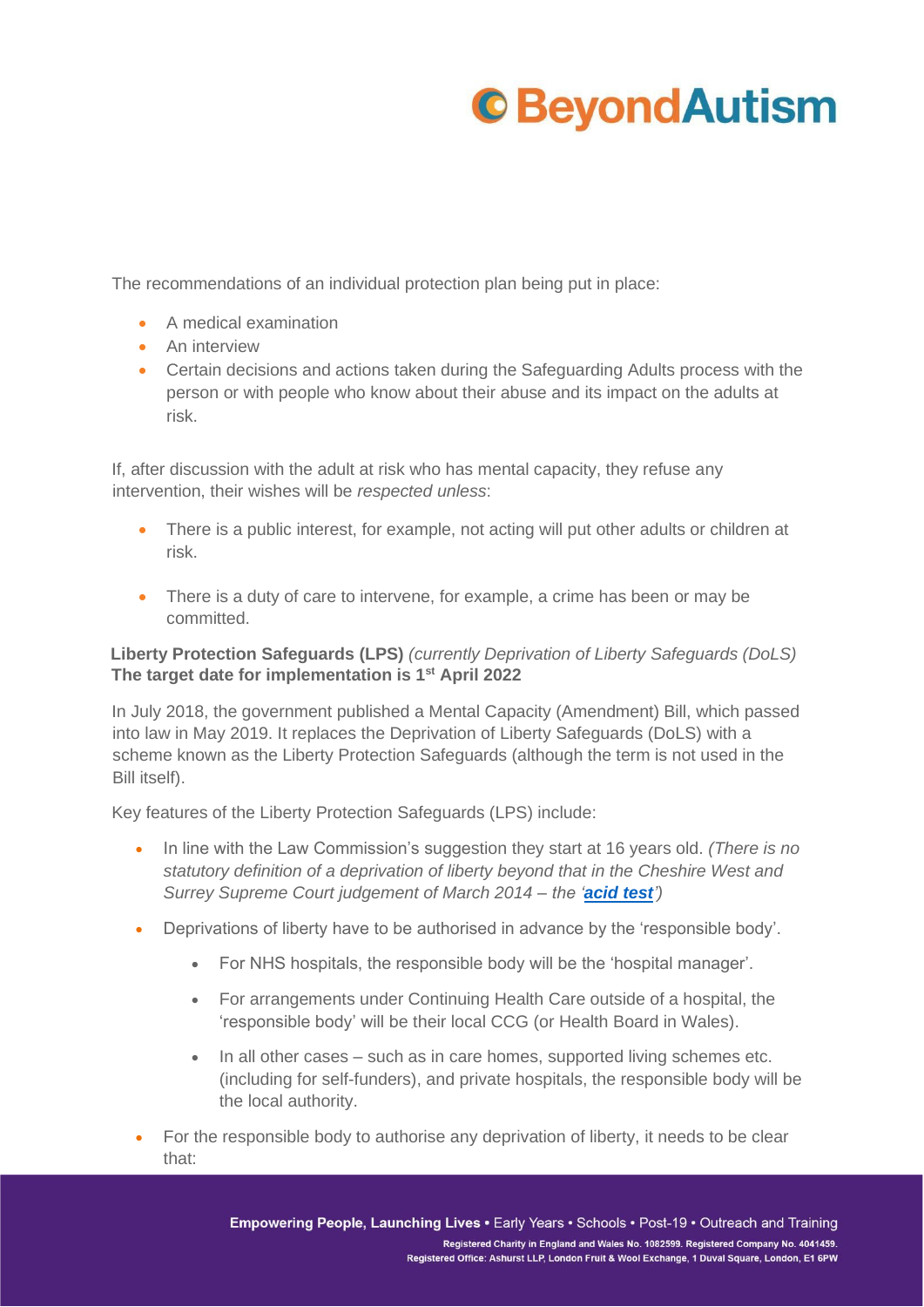- The person lacks the capacity to consent to the care arrangements
- The person has a mental disorder
- The arrangements are necessary to prevent harm to the cared-for person, and proportionate to the likelihood and seriousness of that harm.
- In order to determine this, the responsible body must consult with the person and others, to understand what the person's wishes and feelings about the arrangements are.
- An individual from the responsible body, but not someone directly involved in the care and support of the person subject to the care arrangements, must conclude if the arrangements meet the three criteria above (lack of capacity; mental disorder; necessity and proportionality).
- Where it is clear, or reasonably suspected, that the person objects to the care arrangements, then a more thorough review of the case must be carried out by an Approved Mental Capacity Professional.
- Where there is a potential deprivation of liberty in a care home, the Act allows care home managers – if the local authority felt it was appropriate - lead on the assessments of capacity, and the judgment of necessity and proportionality, and pass their findings to the local authority as the responsible body. This aspect of the Act has generated some negative comment, with people feeling that it might lead to insufficient independent scrutiny of the proposed care arrangements.
- Safeguards once a deprivation is authorised include regular reviews by the responsible body and the right to an appropriate person or an IMCA to represent a person and protect their interests.
- As under DoLS, a deprivation can be for a maximum of one year initially. Under LPS, this can be renewed initially for one year, but subsequent to that for up to three years.
- Again, as under DoLS, the Court of Protection will oversee any disputes or appeals.

The new Act also broadens the scope to treat people, and deprive them of their liberty, in a medical emergency, without gaining prior authorisation.

[NB. The target date for implementation is spring 2020. Prior to then, a revised MCA Code of Practice will be published, which, the sector trusts, will bring clarity to some outstanding questions about how LPS will work in practice.]

Reference: Social Care Institute for Excellence [\(https://www.scie.org.uk/mca/dols/practice/lps\)](https://www.scie.org.uk/mca/dols/practice/lps)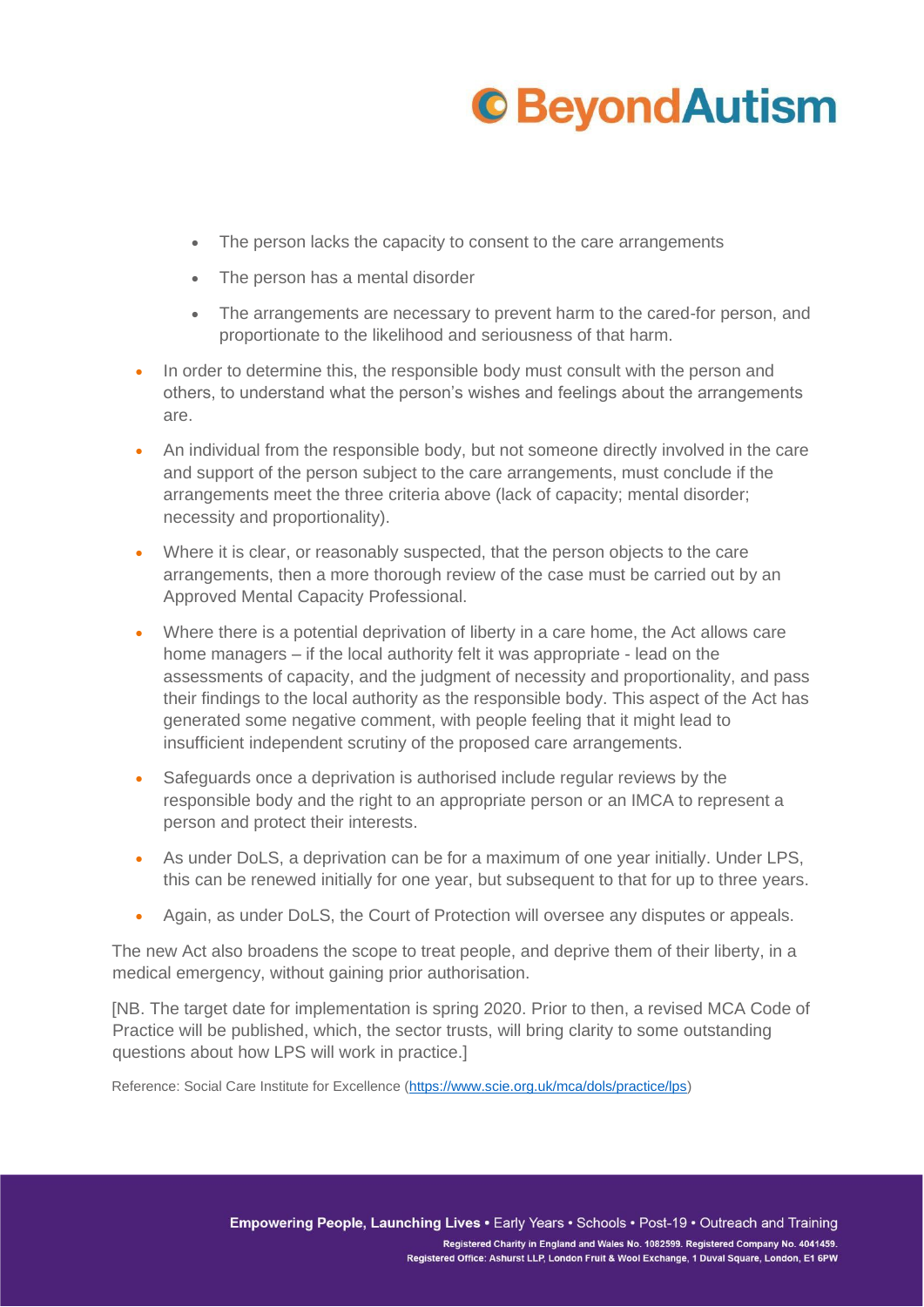#### **Advocates**

The local authority lead should consider whether an adult at risk may benefit from the support of an independent advocate. There are two distinct types of advocacy – instructed and non-instructed – and it is important that people involved in the Safeguarding Adults process are aware of which type of advocate is representing the person and supporting them to express their views. Instructed advocates take their instructions from the person they are representing. For example, they will only attend meetings or express views with the permission of that person. Non-instructed advocates work with people who lack capacity to make decisions about how the advocate should represent them. Non-instructed advocates independently decide how best to represent the person. Advocates should be invited to the strategy meeting or case conference, either accompanying the adult at risk or attending on their behalf, to represent the person's views and wishes. Instructed advocates would attend only with the permission of the adult at risk.

#### **Independent mental capacity advocates (IMCAs)**

IMCAs provide one type of non-instructed advocacy. Their role was established by the Mental Capacity Act 2005 to provide a statutory safeguard mainly for people who lack capacity to make important decisions and who do not have family or friends who can represent them to do so. IMCAs have a statutory role in the Safeguarding Adults process.

There is a legal requirement to make a decision about instructing an IMCA for an adult at risk who is the focus of Safeguarding Adults processes where they lack capacity to make decisions about their safety. IMCA instruction may be unnecessary if the adult at risk has adequate alternative independent representation. This could be from another advocate, or from family or friends. It is good practice for the local authority lead to make a decision about the need for IMCA instruction and, if required, to make the instruction to the local IMCA provider. Before making an instruction to an IMCA for Safeguarding Adults, it is necessary to assess the person as lacking capacity for consenting to at least one protective measure which is either being considered or has been put in place. Examples of protective measures may include (but are not limited to):

- Restrictions on contact with certain people
- Temporary or permanent moves of accommodation
- The police interviewing the person or collecting forensic evidence which may support a prosecution
- Increased support or supervision
- An application to the Court of Protection
- Restrictions on accessing specific services and/or places
- Access to counselling or psychology with the aim of reducing the risk of further abuse.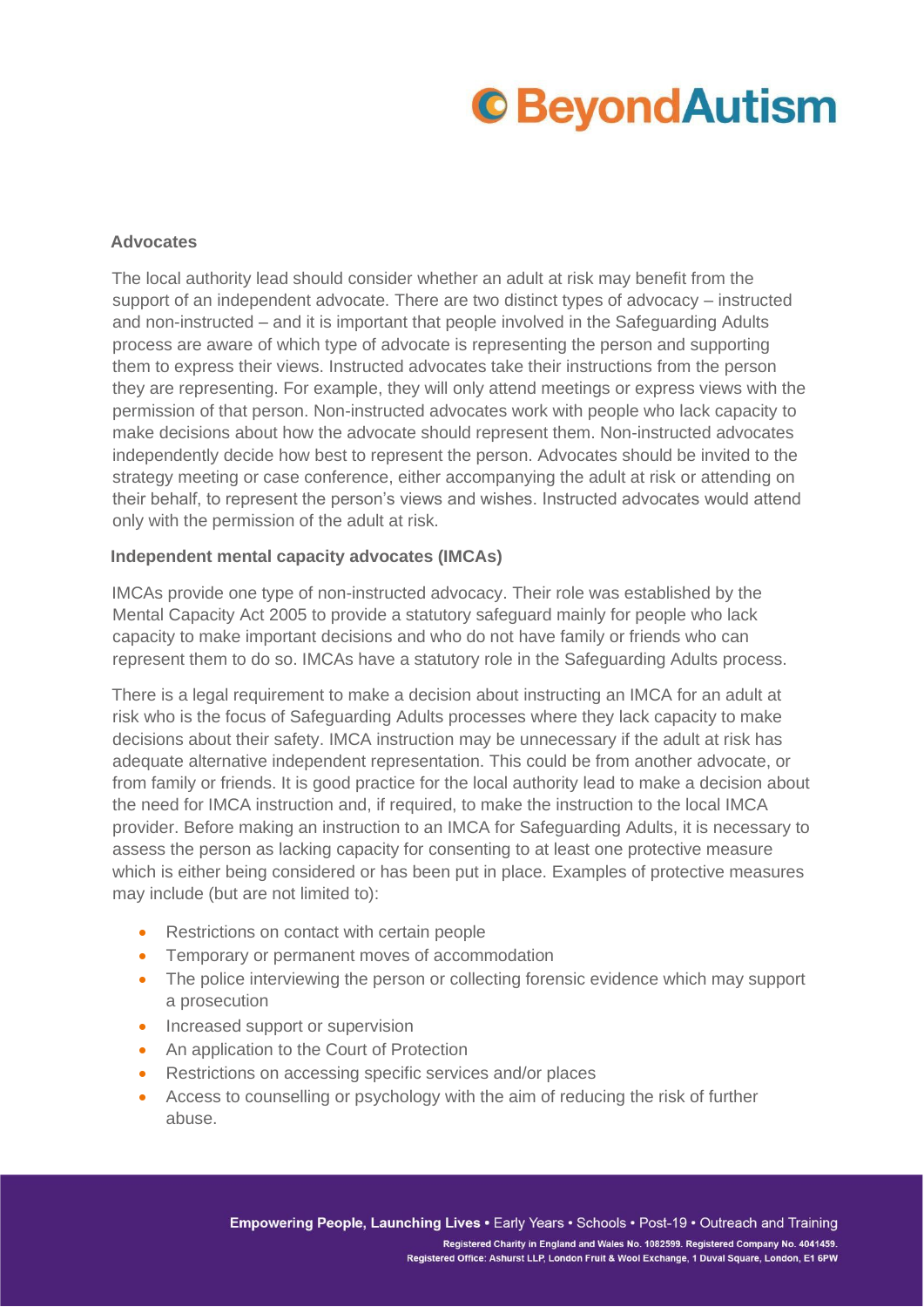#### **Court of Protection**

The Court of Protection deals with decisions and orders affecting people who lack capacity. The court can make major decisions about health and welfare, as well as property and financial affairs. The court has powers to:

- Decide whether a person has capacity to make a particular decision for themselves.
- Make declarations, decisions or orders on financial and welfare matters affecting people who lack capacity to make such decisions.
- Appoint deputies to make decisions for people lacking capacity to make those decisions.
- Decide whether a lasting power of attorney or an enduring power of attorney is valid.
- Remove deputies or attorneys who fail to carry out their duties.

In most cases decisions about personal welfare will be able to be made legally without making an application to the court, as long as the decisions are made in accordance with the core principles set out in the Mental Capacity Act 2005 and the best interests checklist and any disagreements can be resolved informally.

However, it may be necessary and desirable to make an application to the court in a safeguarding situation where there are:

- Particularly difficult decisions to be made
- Disagreements that cannot be resolved by any other means
- On-going decisions needed about the personal welfare of a person who lacks capacity to make such decisions for themselves
- Matters relating to property and/or financial issues that need to be resolved
- Serious healthcare and treatment decisions, for example, withdrawal of artificial nutrition or hydration
- Concerns that a person should be moved from a place where they are believed to be at risk
- Concerns or a desire to place restrictions on contact with named individuals because of risk or where proposed Safeguarding Adults actions may amount to a deprivation of liberty outside of a care home, supported living setting or hospital.

#### **Office of the Public Guardian (OPG)**

The OPG was established under the Mental Capacity Act to support the Public Guardian and to protect people lacking capacity by:

• setting up and managing separate registers of lasting powers of attorney, of enduring powers of attorney and of court-appointed deputies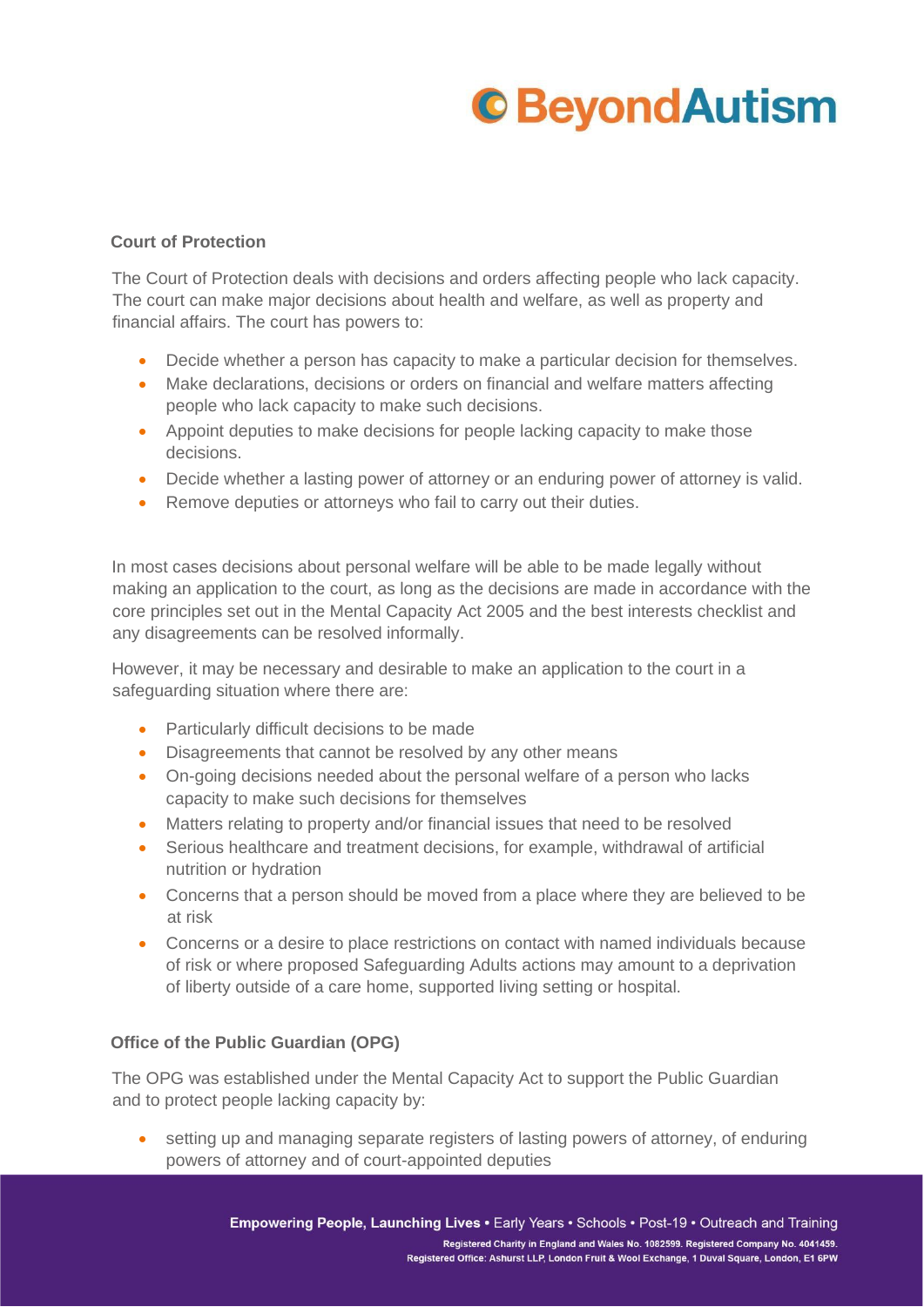- supervising deputies
- sending Court of Protection visitors to visit people who lack capacity and also those for whom it has formal powers to act on their behalf
- receiving reports from attorneys acting under lasting powers of attorney and deputies
- providing reports to the Court of Protection the OPG may be involved in Safeguarding Vulnerable Adults in a number of ways, including:
- promoting and raising awareness of legal safeguards and remedies, for example, lasting powers of attorney and the services of the OPG and the Court of Protection
- receiving reports of abuse relating to vulnerable adults ('whistle blowing')
- responding to requests to search the register of deputies and attorneys (provided free of charge to local authorities and registered health bodies)
- investigating reported concerns, on behalf of the Public Guardian, about the actions of a deputy or registered attorney, or someone acting under a single order from the court
- working in partnership with other agencies, including adult care social services and the police.

#### **Investigations undertaken by the OPG**

The OPG can carry out an investigation into the actions of a deputy, of a registered attorney (lasting powers of attorney or enduring powers of attorney) or someone authorised by the Court of Protection to carry out a transaction for someone who lacks capacity, and report to the Public Guardian or the court.

How the investigation is carried out will depend on the particular circumstances, but will typically involve contact with people and agencies that have contact with the person.

Family and friends and other relevant people who are not implicated in the allegation of abuse often have an important part to play in the Safeguarding Adults process and provide valuable support to the individual and to manage the risk. If appropriate and possible, and where the adult at risk has mental capacity and gives their consent and there are no evidential constraints; family and friends should be consulted. If the adult does not have mental capacity, family and friends must be consulted under the Mental Capacity Act 2005.

#### **Vital interest**

If the adult at risk has the mental capacity to make informed decisions about their safety and they do not want any action to be taken, this does not preclude the sharing of information under Safeguarding Adults procedures with relevant professional colleagues. This is to enable professionals to assess the risk of harm and to be confident that the adult at risk is not being unduly influenced or intimidated, and is aware of all the options. This will also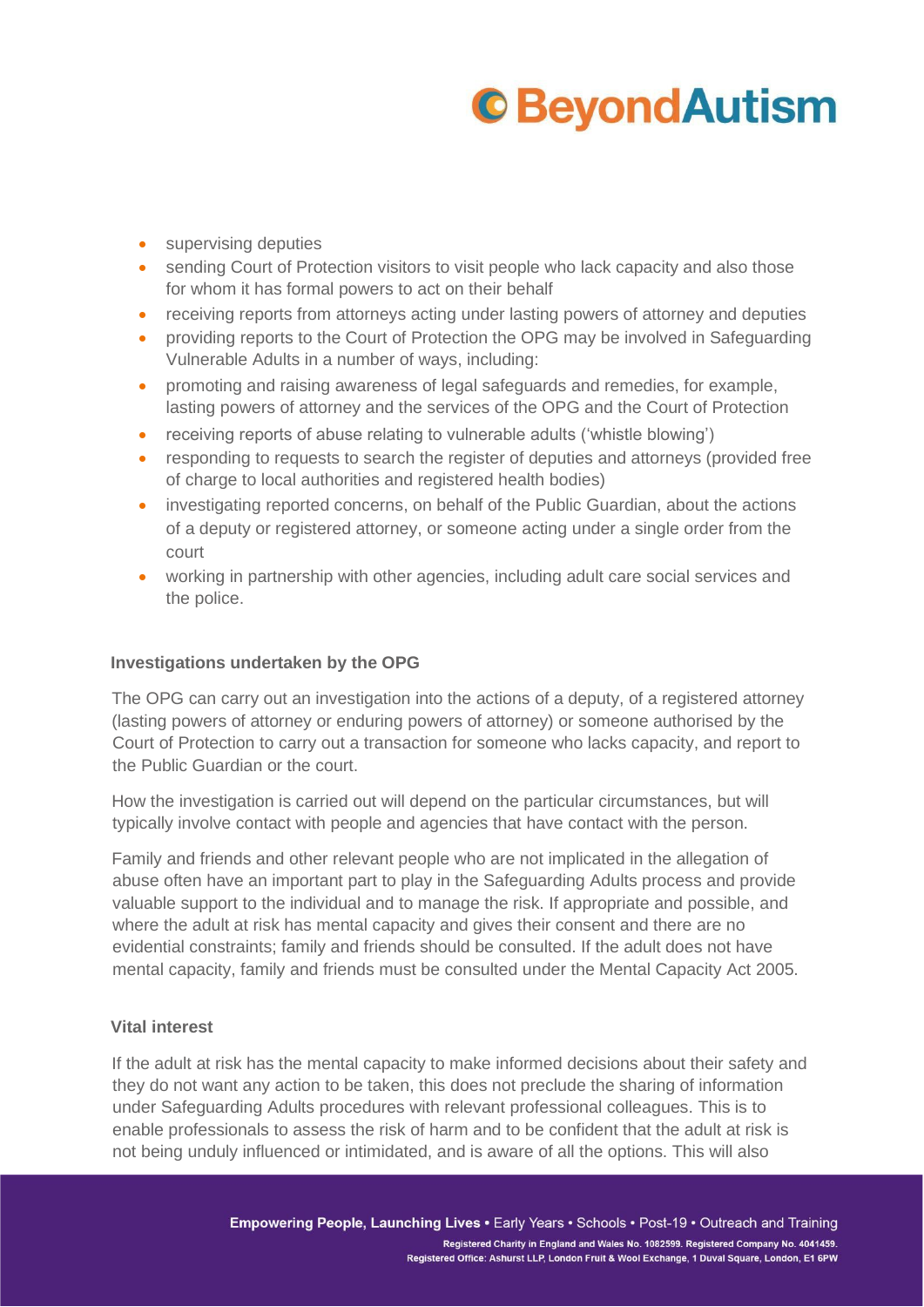enable professionals to check the safety and validity of decisions made. It is good practice to inform the adult at risk that this action is being taken unless doing so would increase the risk of harm.

#### **Best interest**

If an adult at risk lacks capacity to make informed decisions about maintaining their safety and they do not want any action to be taken, professionals have a duty to act in their best interests under the Mental Capacity Act 2005. This would automatically trigger a Safeguarding Adults referral.

#### **Public interest**

If the adult at risk has the mental capacity to make informed decisions about maintaining their safety and they do not want any action to be taken, practitioners have a duty to share the information with relevant professionals to prevent harm to others. This will automatically trigger a Safeguarding Adults referral.

#### **Personal decisions**

The adult at risk will have views about what is an acceptable level of risk to them and about balancing the risks in order to maintain the lifestyle or contacts they wish. There may be a balance to be struck between the benefits of achieving safety and the loss of contact with someone whom they value. A person with mental capacity may choose to live in a situation which is seen as unsafe by professionals, if the alternatives they are being offered are unacceptable to them. They do not, however, have a right to make decisions about the protection other people may need where they may also be at risk from the same person, service or setting. Adults at risk need to be able to make informed choices from the information they are given. In order to do this, they may need support in a variety of ways such as the help of a family member or friend (as long as they are not the person alleged to have caused the harm), an advocate or IMCA, a language interpreter or other communication assistance or aid.

### **Appendix 3**

Wandsworth Adult Social Care useful numbers:

Note if your concerns are about the possible abuse of an adult in their own home, then the call will need to be made to the local authority adult social care service where they reside. If the concern is about the possibly abusive conduct and behaviour of staff or volunteers, then the following numbers should be used: -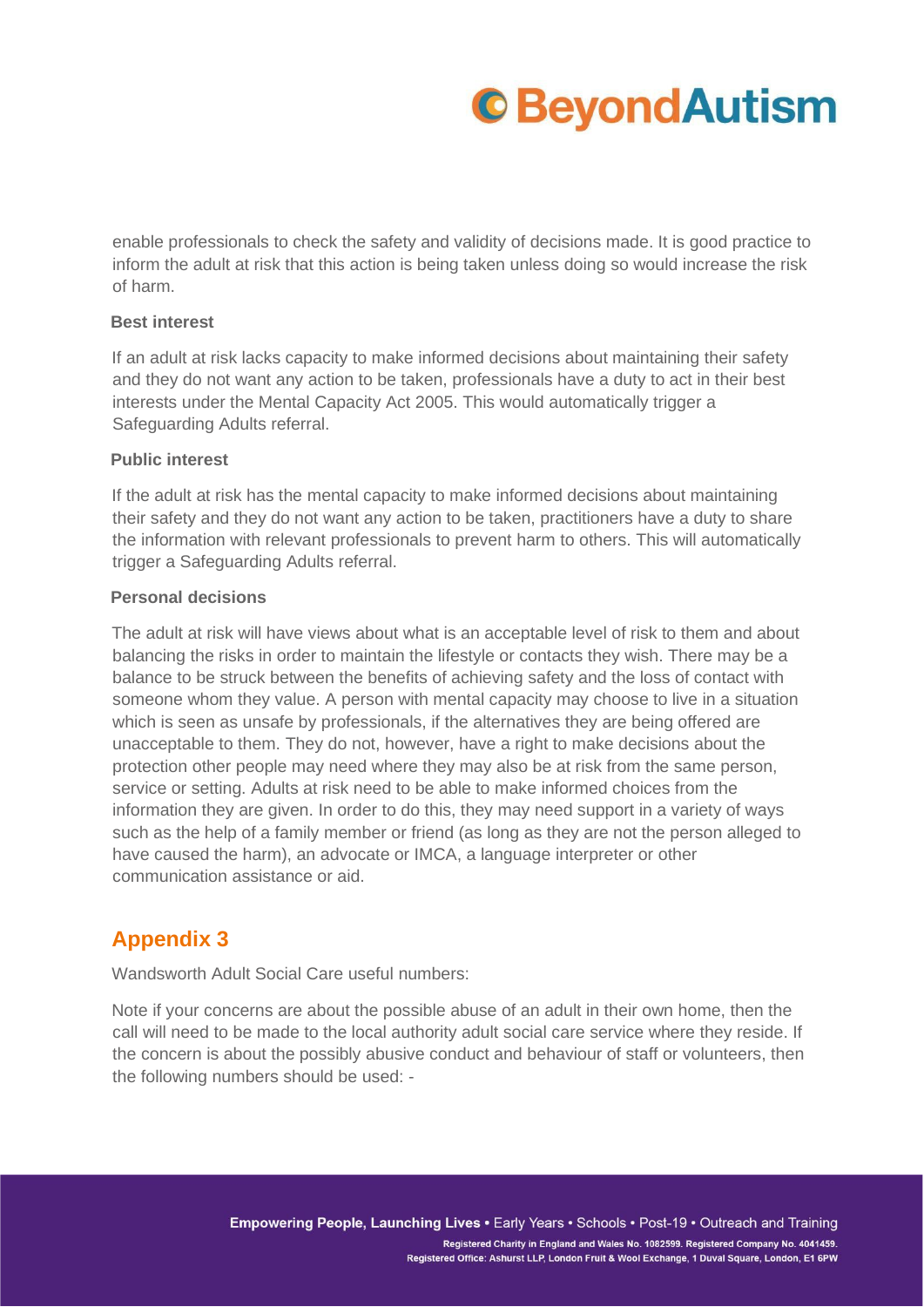

| If the danger is immediate, always call the<br>police on their emergency number | 999                                                                     |
|---------------------------------------------------------------------------------|-------------------------------------------------------------------------|
| <b>Adult Social Care Access Team</b>                                            | 020 8871 7707<br>accessteam@wandsworth.gov.uk                           |
| <b>Community Append Team</b>                                                    | 020 8767 3411<br>safeguardingadults@wandsworth.gov.uk                   |
| Community Safety Unit (24 hours)                                                | 020 3276 2610                                                           |
| Adult Social Care Team (Hammersmith &<br>Fulham)                                | 020 8753 4198 Option 3<br>H&FAdvice.care@lbhf.gov.uk<br>www.lbhf.gov.uk |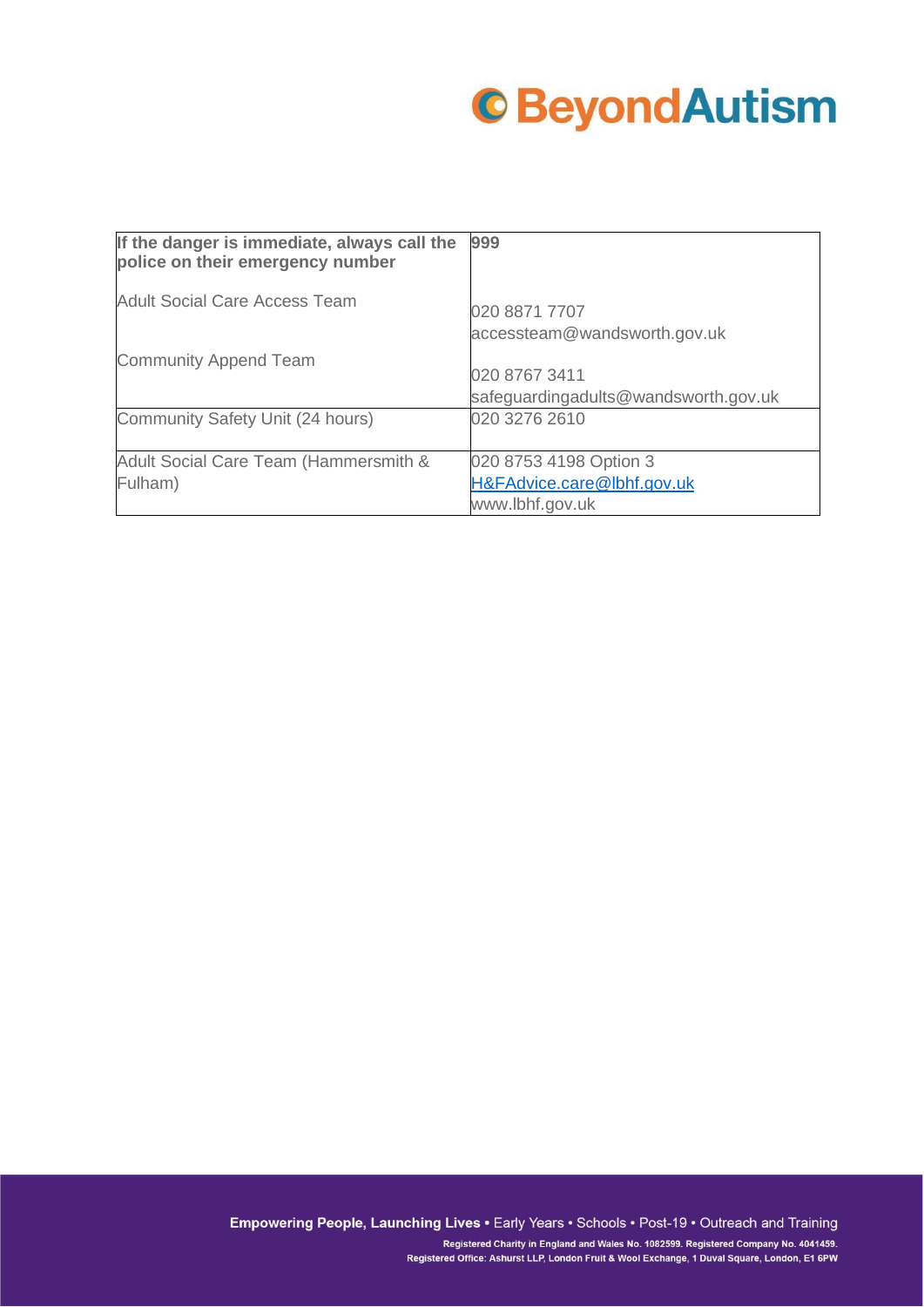### **Appendix 4**

#### Checklist for Preparing to Make a Referral

#### **Details of the referrer**

- Name, address and telephone number
- Relationship to the adult at risk
- Name of the person raising the alert if different

#### **Details of the adult at risk**

- Name(s), address and telephone number
- Date of birth, or age
- Details of any other members of the household including children
- Information about the primary care needs of the adult, that is, disability or illness
- Funding authority, if relevant
- Ethnic origin and religion
- Gender (including transgender and sexuality)
- Communication needs of the adult at risk due to sensory or other impairments including any interpreter or communication requirements
- Whether the adult at risk knows about the referral
- Whether the adult at risk has consented to the referral and, if not, on what grounds the decision was made to refer
- What is known of the person's mental capacity and their views about the abuse or neglect and what they want done about it (if that is known at this stage)?
- Details of how to gain access to the person and who can be contacted if there are difficulties

#### **Information about the abuse, neglect or physical harm**

- How and when did the concern come to light?
- When did the alleged abuse occur?
- Where did the alleged abuse take place?
- What are the details of the alleged abuse?
- What impact is this having on the adult at risk?
- What is the adult at risk is saying about the abuse?
- Are there details of any witnesses?
- Is there any potential risk to anyone visiting the adult at risk to find out what is happening?
- Is a child (under 18 years) at risk?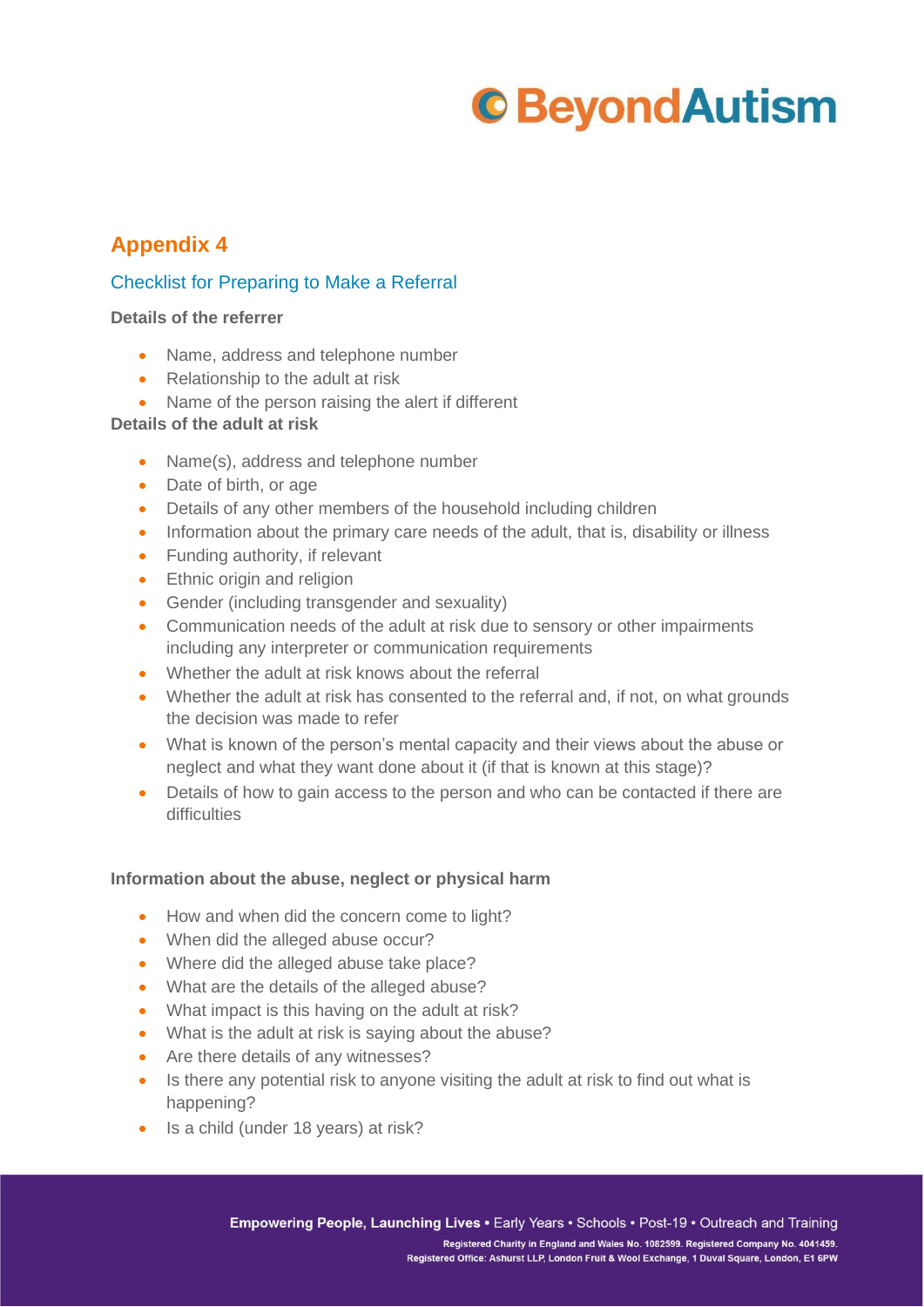#### **Details of the person causing the harm (if known)**

- Name, age and gender
- What is their relationship to the adult at risk?
- Are they the adult at risk's main carer?
- Are they living with the adult at risk?
- Are they a member of staff, paid carer or volunteer?
- What is their role?
- Are they employed through a personal budget?
- Which organisation are they employed by?
- Are there other people at risk from the person causing the harm?

#### **Any immediate actions that have been taken**

- Were emergency services contacted? If so, which?
- What action was taken?
- What is the crime number if a report has been made to the police?
- Details of any immediate plan that has been put in place to protect the adult at risk from further harm
- Have children's services been informed if a child (under 18 years) is a risk?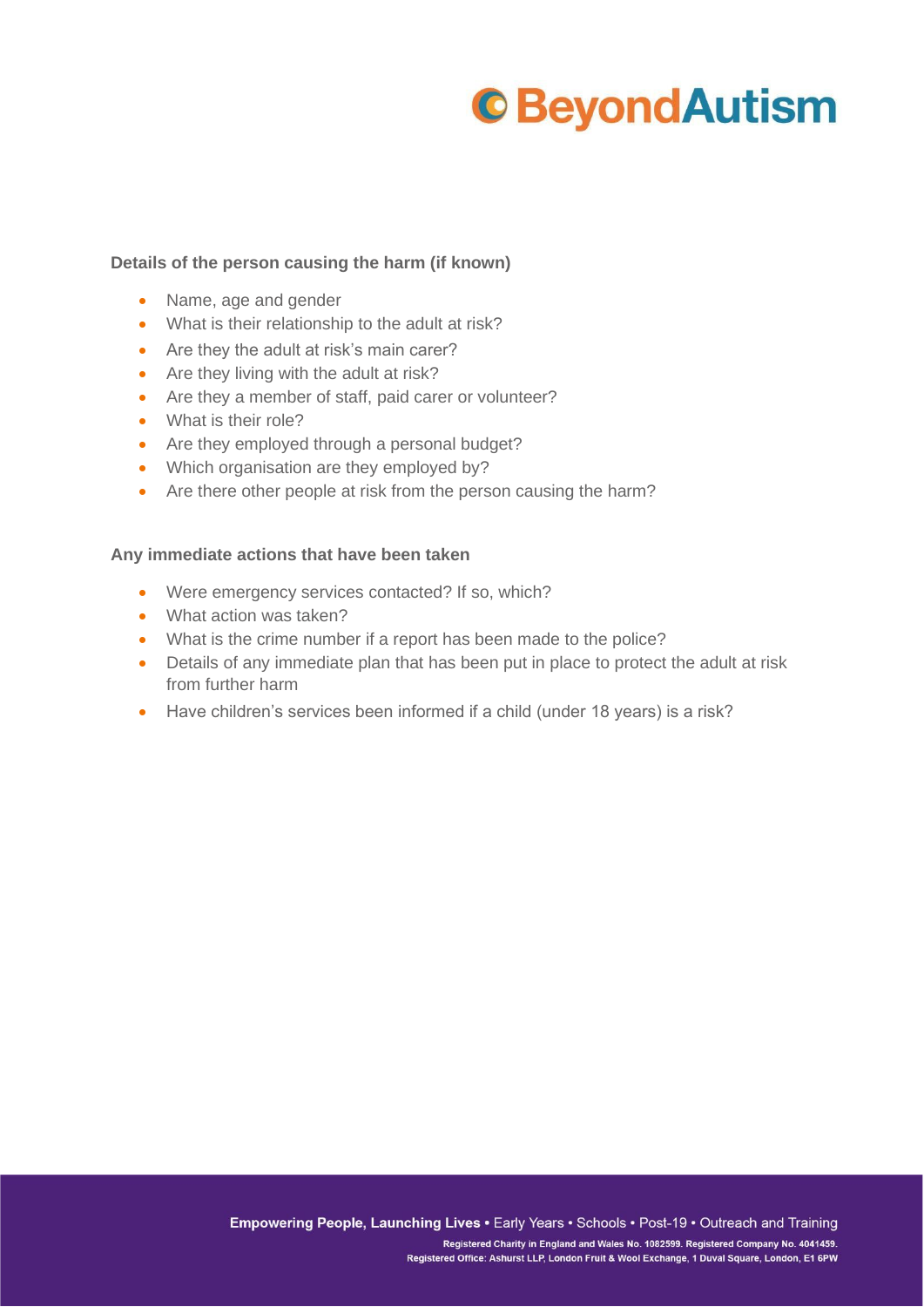### **Appendix 5**

#### Role of the Designated Adult Safeguarding Lead in Contributing to the Decision to use the Safeguarding Adults Procedure

The Designated Adult Safeguarding Lead must cooperate within the Safeguarding Adults process and play an active role in the decision. They should:

- take part in a strategy discussion or meeting if required
- communicate all the information they have about the potential risk
- be prepared to give advice about an interim protection plan and receive information about what action is planned
- provide the name of the alerter so that they can be contacted by the SAM
- find out from the SAM what they will do next and how and when they will be informed about what will be happening
- agree at this stage what they will tell the alerter and the adult at risk if possible within the same working day
- feed back to the alerter, thank them for making the alert and make sure the alerter knows how to contact them
- make sure they have the name and contact details of the SAM
- record all conversations, discussions and decisions at this stage
- feedback as required to the Chief Executive and Chair of Governors
- meet any other requirements to provide information internally or to external bodies, for example, Ofsted
- If the Designated Adult Safeguarding Lead does not agree with the decision that has been made, they can ask for an explanation. If the disagreement remains unresolved, a complaint can be made to the relevant local authority complaints officer.